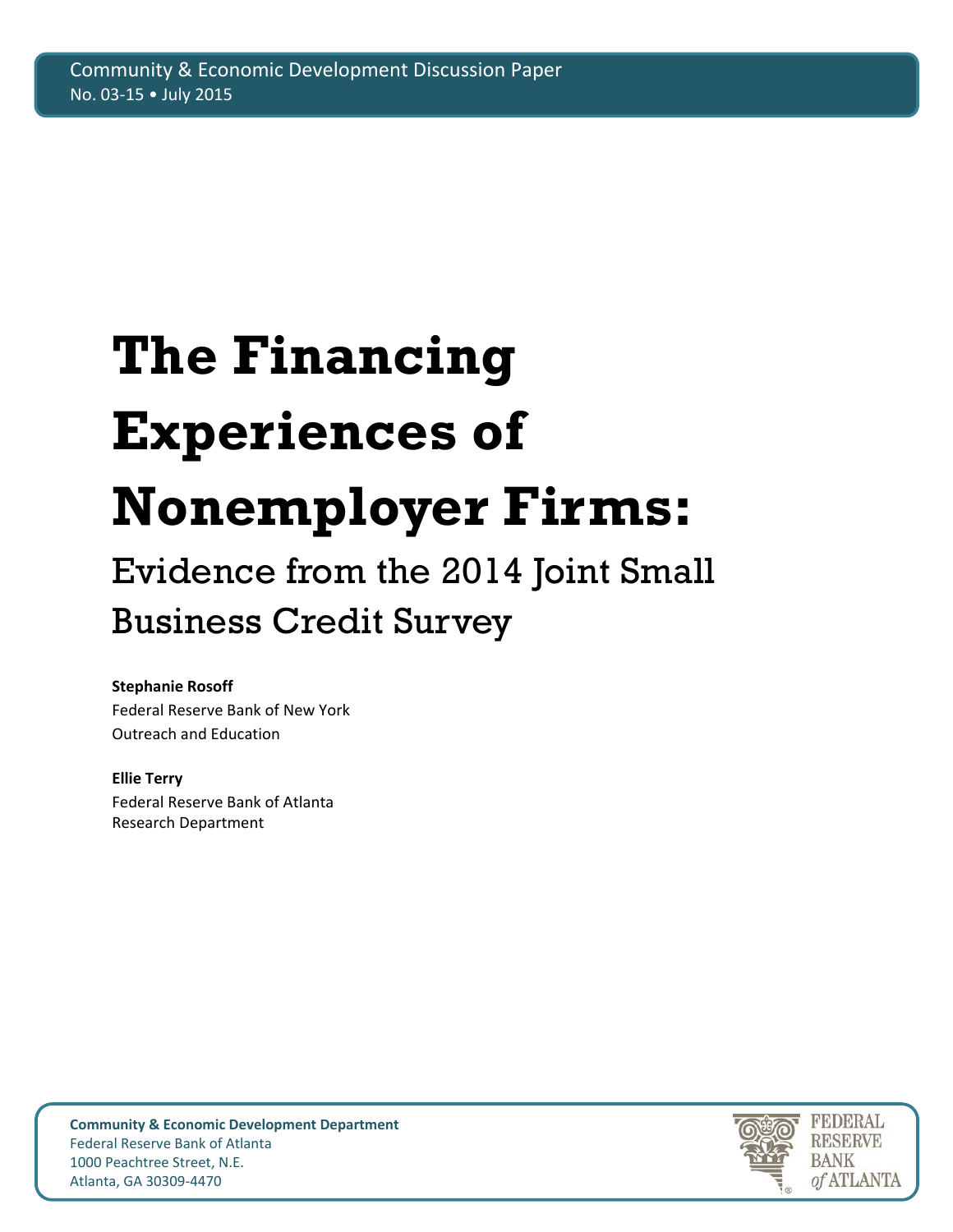**The Federal Reserve Bank of Atlanta's Community & Economic Development Discussion Paper Series** addresses emerging and critical issues in community development. Our goal is to provide information on topics that will be useful to the many actors involved in community development—governments, nonprofits, financial institutions, and beneficiaries. frbatlanta.org/commdev/

#### No. 03–15 • July 2015

## **The Financing Experiences of Nonemployer Firms: Evidence from the 2014 Joint Small Business Credit Survey**

**Abstract:** Businesses without employees—or nonemployer firms—make up the majority of small businesses in the United States, but little is known about their financial lives, including their business financing needs and experiences. In this paper, we discuss findings from data on nonemployer firms in the 2014 Joint Small Business Credit Survey, a new annual survey by the Federal Reserve Banks of Atlanta, Cleveland, New York, and Philadelphia.

Our results indicate that nonemployers use financing less than employers do. They hold less debt and apply for financing at lower rates, even when controlling for revenue size. The lower demand for credit appears to be a combination of a preference to avoid debt and a perception that nonemployers will be denied if they apply. Nonemployer applicants have more difficulty being approved and are likelier to seek financing from online lenders than are employer firms. We believe that the higher denial rates that nonemployers experience are at least partially explained by the differing attributes of the group. Nonemployers are younger, likelier to cite their poor credit score as a reason for denial, and less likely to be turning a profit than are employer firms.

JEL Classification: L25, M13, G20

Keywords: firm performance, new firms, start‐ups, financial institutions and services

**About the Authors:** Ellie Terry is an economic policy analysis specialist in the Research Department at the Federal Reserve Bank of Atlanta. She studies labor market conditions and small business credit access. Terry has a BS and MS in economics from Florida State University.

Stephanie Rosoff is an associate director in the Outreach and Education function at the Federal Reserve Bank of New York. Her work focuses on household and small business credit. Rosoff previously worked at New York University's Furman Center for Real Estate and Urban Policy and the U.S. Census Bureau. She received a BA in geography at the University of Connecticut and a master of urban planning at the New York University Wagner Graduate School of Public Service.

**Acknowledgments:** The authors would like to thank the Federal Reserve Banks of Atlanta, Cleveland, New York and Philadelphia for administering the Joint Small Business Credit Survey. In addition, the authors thank Brian Headd, Karen Leone de Nie, and Claire Kramer Mills for their thoughtful feedback. The views expressed here are the authors' and not necessarily those of the Federal Reserve Bank of Atlanta, the Federal Reserve Bank of New York, or the Federal Reserve System. Any remaining errors are the authors' responsibility.

*Comments to the authors are welcome at Stephanie.Rosoff@ny.frb.org and Ellyn.Terry@atl.frb.org.*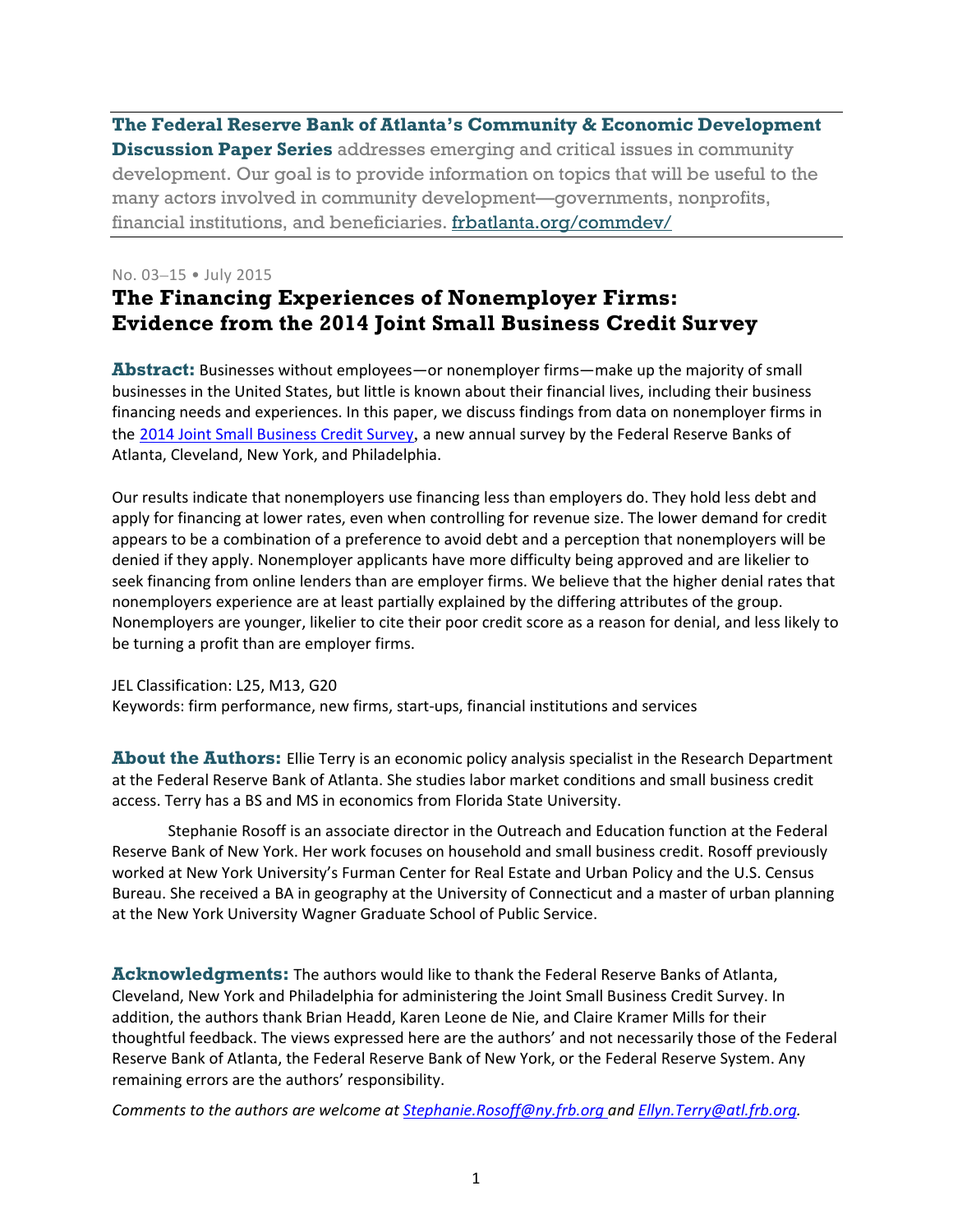More than 80 percent of businesses in the United States are nonemployer firms, meaning that they have no employees besides the owner.<sup>1</sup> Together, they make up just 3 percent of annual business receipts, but they contribute to economic activity in other ways that are not captured in aggregate statistics. From a societal standpoint, self‐employment is an important source of alternative income and provides a possible path up the economic ladder. The option can be especially important among those whose employment options are limited due to language barriers, lack of formal education, or a need for flexible work arrangements. Three demographic groups with increasing self-employment rates, for example, are women, minorities, and immigrants (Survey of Business Owners 2002 and 2007). From a macroeconomic perspective, nonemployers are an important starting point for many larger firms. Not only do they serve as a proving ground for ideas (Dunn and Holtz‐Eakin 1996), but they also have much higher rates of creation and destruction than employer firms do. High levels of "dynamism" have been linked to both productivity and employment growth in the overall economy (Decker, Haltiwanger, Jarmin, and Miranda 2014).

Although the literature on the economic impact of nonemployer firms is growing, less is known about how businesses are born and financed throughout their life cycles. Having an understanding about how owners finance their businesses has grown in importance in recent years. The Great Recession had an uneven effect on firms. In particular, small firms were hit especially hard and have taken longer to recover (Rosengren 2012, Acs and Carrington 2012, and Williams 2014). While many factors likely contributed to the different experiences of small and large firms, at least some of the differential recovery can likely be explained by how small and large firms are funded. Declines in community bank health (Laderman 2012)—an important source of funding for small firms (Tarullo 2014)—may have been a contributing factor as well. Indeed, the growth of small dollar loans (see figure 1) has been far slower than that of large loans in recent years.



**Figure 1. Growth in Loan Balances by Loan Size, Indexed to Q3-2012**

 $\overline{a}$ 

Source: Federal Deposit Insurance Corporation

 $1$  In this paper, we refer to firms without employees as nonemployer firms and the individual owners of these firms as the self-employed. About 6 percent of workers are considered unincorporated self-employed (Bureau of Labor Statistics, Current Population Survey, 2014).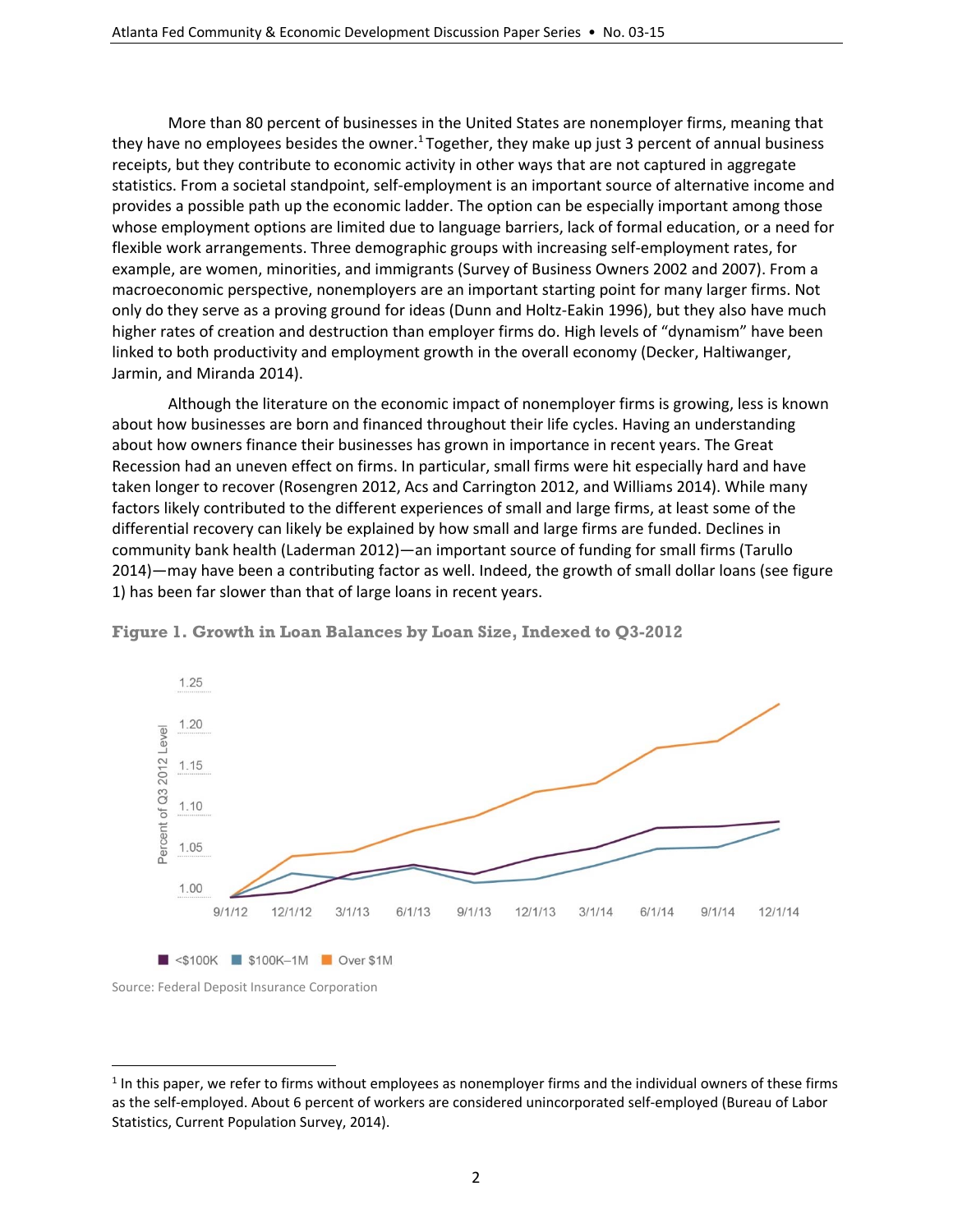But the recession's effects reached beyond banks. Home values and 401(k)s, funding sources of great importance for the smallest and youngest firms, declined during the recession. In general, tightening lending standards could have affected smaller firms more if they were perceived as riskier than their large counterparts. For example, lenders would be more hesitant to lend to small firms with less access to collateral or a weaker credit history during uncertain times.

Knowing how different types of firms obtain funding helps us better understand the implications of changing financial markets, regardless of whether the change is related to a financial crisis, new credit products or changes in regulations. In this paper, we focus specifically on the smallest type of firm nonemployers. Using data from the 2014 Joint Small Business Credit Survey (SBCS), a new annual survey by the Federal Reserve Banks of Atlanta, Cleveland, New York, and Philadelphia, we examine how characteristics of nonemployers differ from employer firms and how their financing seeking experiences varies. To date, this paper provides the most recent and comprehensive information on nonemployer and employer firms.

## **Results and Discussion**

The results are broken into two sections. In the first, we provide descriptive statistics on the characteristics of nonemployer firms, noting the ways they differ from employer firms. In the second section, we discuss how the financing needs of nonemployers differ from employer firms and what types of financing they rely on. We find that the nonemployer firms tend to have a more difficult time obtaining credit than do employer firms and that some of the difference can be explained by their differing firm attributes.

## Characteristics of Nonemployer Firms

First, we look at the attributes of nonemployer firms in the SBCS and then nonemployer firms more generally.

#### *Nonemployer firms are dynamic and young.*

Data on business formation and destruction show that nonemployer firms experience far more turnover than do employer firms. Entering self‐employment can depend on a number of factors such as wealth, education, and demographics. Aggregate labor demand may influence the decision to start or end self‐ employment (Schweitzer and Shane forthcoming). Acs, Headd, and Agwara (2009) estimate that between 2003 and 2004, about a third of nonemployer firms were starting up (34 percent) and about another third were dying off (30 percent). In contrast, employer firms have much lower turnover, with birth and death rates of 13 and 11 percent, respectively. As a result, nonemployers tend to be younger than employer firms. The median age for nonemployer firms is about six years old, compared to a median age of about 10 years for employer firms (Headd 2014).

In the SBCS, over half of nonemployer firms were younger than five years. As we might expect, employer firms in the SBCS are older on average, and the age distribution skews older as firm employee size increases.<sup>2</sup>

 $\overline{a}$  $^2$  Older employer firms are overrepresented in the SBCS. According to the 2012 U.S. Census Bureau's Longitudinal Business Dataset, 67 percent of employer firms in our geographic coverage area were in business for at least 5 years. In the SBCS, 80 percent of employer firms were age 5 or older. The age composition of firms in Figure 1 is of raw, unweighted respondents. We use survey weights to correct for age in subsequent analysis of employer firms.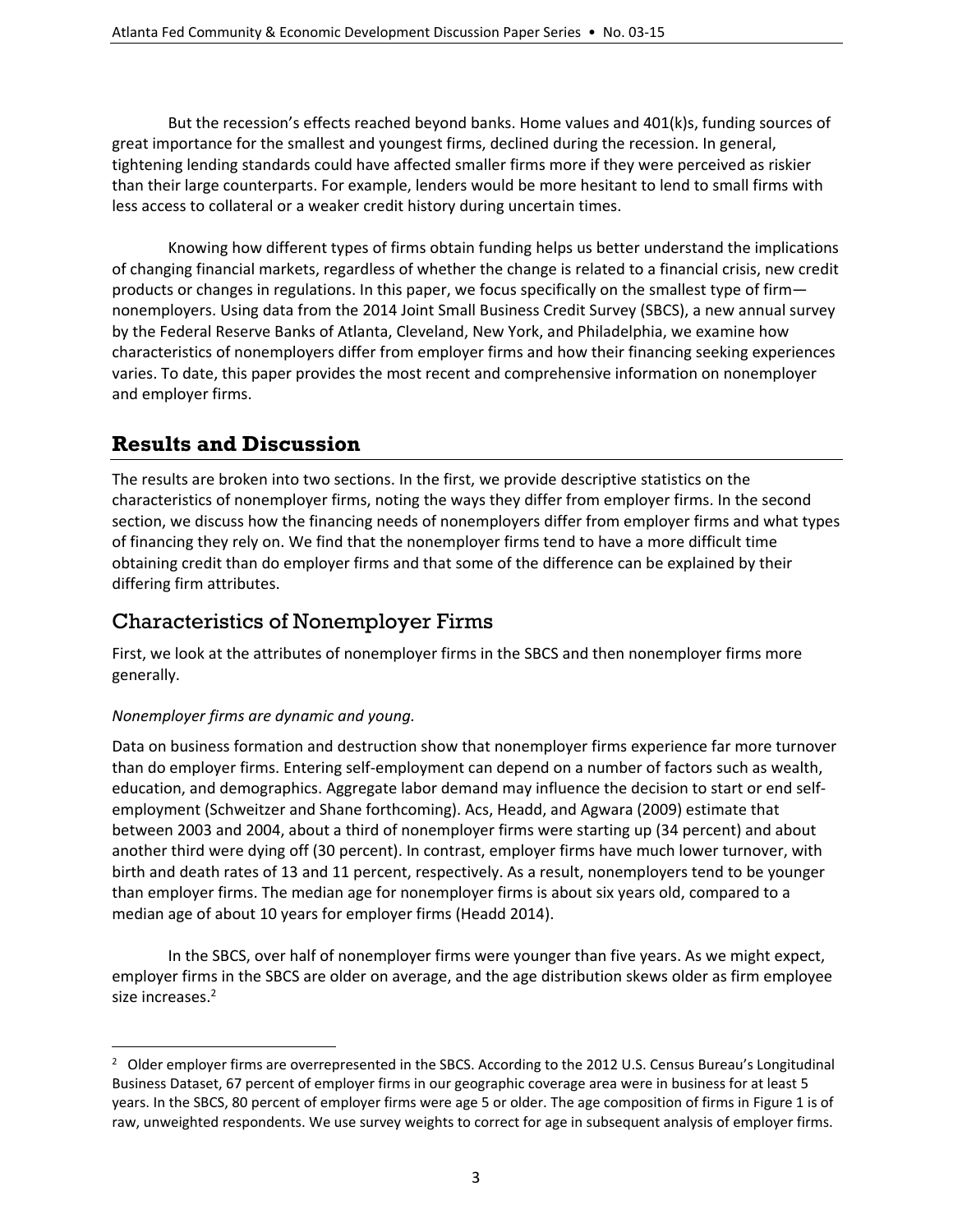

#### **Figure 2. Age Composition of SBCS Respondents by Firm Size (Percent of Firms)**

#### *Nonemployer firms in the SBCS cluster in the professional and personal services industries.*

More than half of nonemployer respondents are in a "high-barrier' industry."<sup>3</sup> Industries with larger capital requirements, such as manufacturing, or with high‐skill requirements, such as professional and business services, finance, and real estate, can be classified as high‐barrier industries. A quarter of SBCS nonemployer respondents are in the professional and business services industry. "Low‐barrier" industries are those with lower skill and capital needs, such as construction, retail, and personal services (Bates and Lofstrom 2011). About 48 percent of respondents are in low‐barrier industries.

 $\overline{a}$ 

<sup>&</sup>lt;sup>3</sup> Figure 2 displays raw, unweighted survey industry composition. We use survey weights to correct for industry representation in subsequent analysis for both nonemployer and employer firms.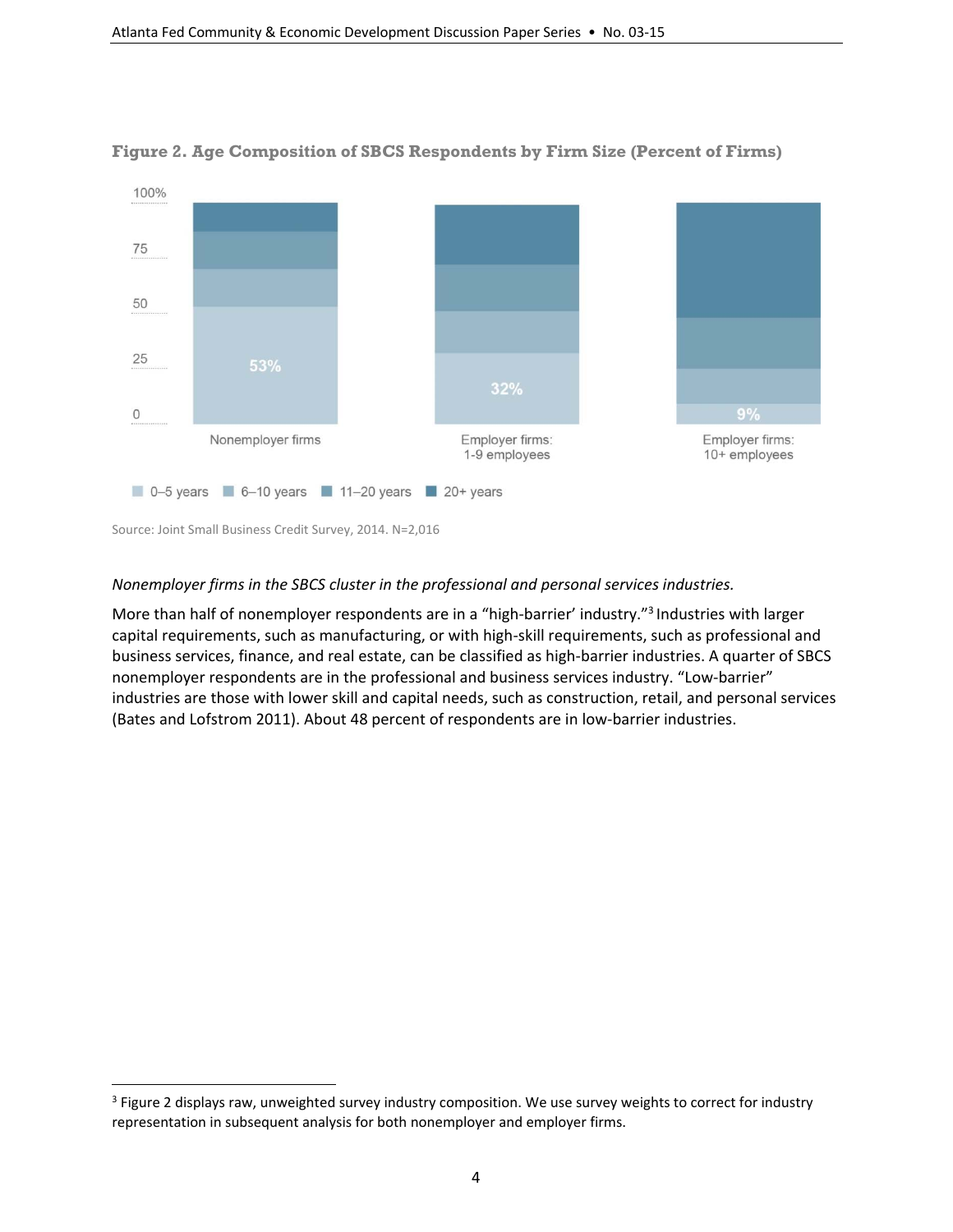

#### **Figure 3. Industry Composition of SBCS Respondents (Percent of Firms)**

Source: Joint Small Business Credit Survey, 2014. N=2,016

#### *Nonemployer firms have modest revenues.*

Not surprisingly, nonemployer firms reported lower revenues than did employer firms. Over 80 percent of nonemployer firms come in under \$250,000 annually and over half have revenues of less than \$50,000. A third of employer firms reported revenues of less than \$250,000, and only 12 percent reported less than \$50,000.





Source: Joint Small Business Credit Survey, 2014. N=2,016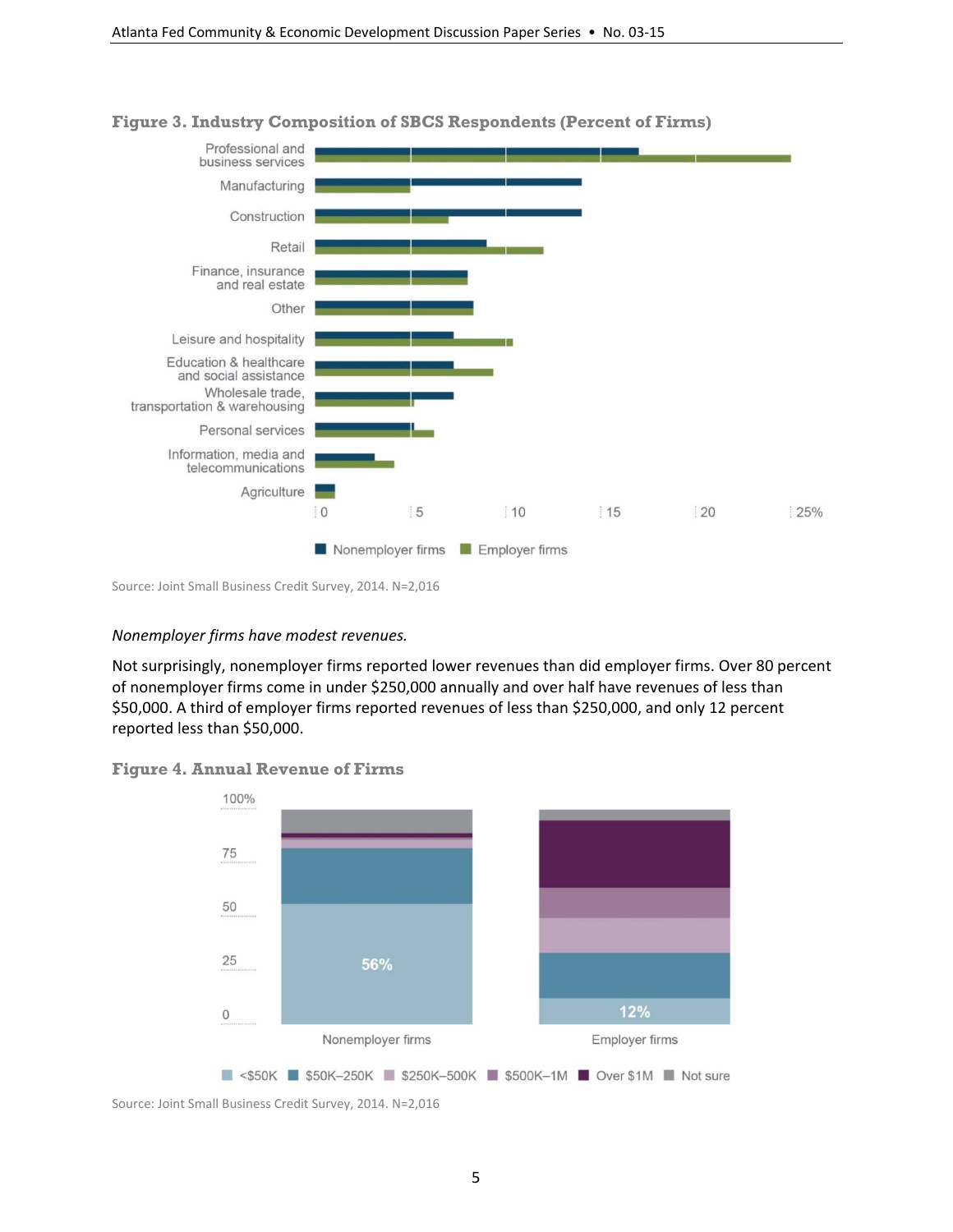To some extent, the lower revenues of nonemployer firms can be explained by their age. Nonemployers tend to be younger, and younger firms tend to have lower revenues. Still, when broken out, the revenue distribution of young nonemployer firms (0 to 5 years) is lower than employer firms of the same age. Among nonemployer firms that have been in business for less than six years, 64 percent have less than \$50,000 in revenues, compared with 25 percent of employer firms. Our analysis of revenues for nonemployers is limited. We did not ask survey respondents if revenues are the sole source of income for the self‐employed respondents, nor do we know what salary the owner takes home and if the owner counts salary toward their bottom line.



**Figure 5: Annual Revenue for Firms Age 0-5 Years (Percent of Firms)**  80%

#### *Nonemployer firms have significant performance challenges but are optimistic about growth.*

Nonemployer firms were less likely to have growing revenues or to be operating at a profit. Twenty‐nine percent of nonemployer firms indicated growing revenues and 25 percent said they were profitable, compared to 48 and 45 percent of employer firms. The fact that nonemployers are relatively young helps explain much, but not all, of the weakness. Young firms are much less likely to be profitable in general, but young nonemployer firms are even more likely to be operating at a loss.

Source: Joint Small Business Credit Survey, 2014. N=627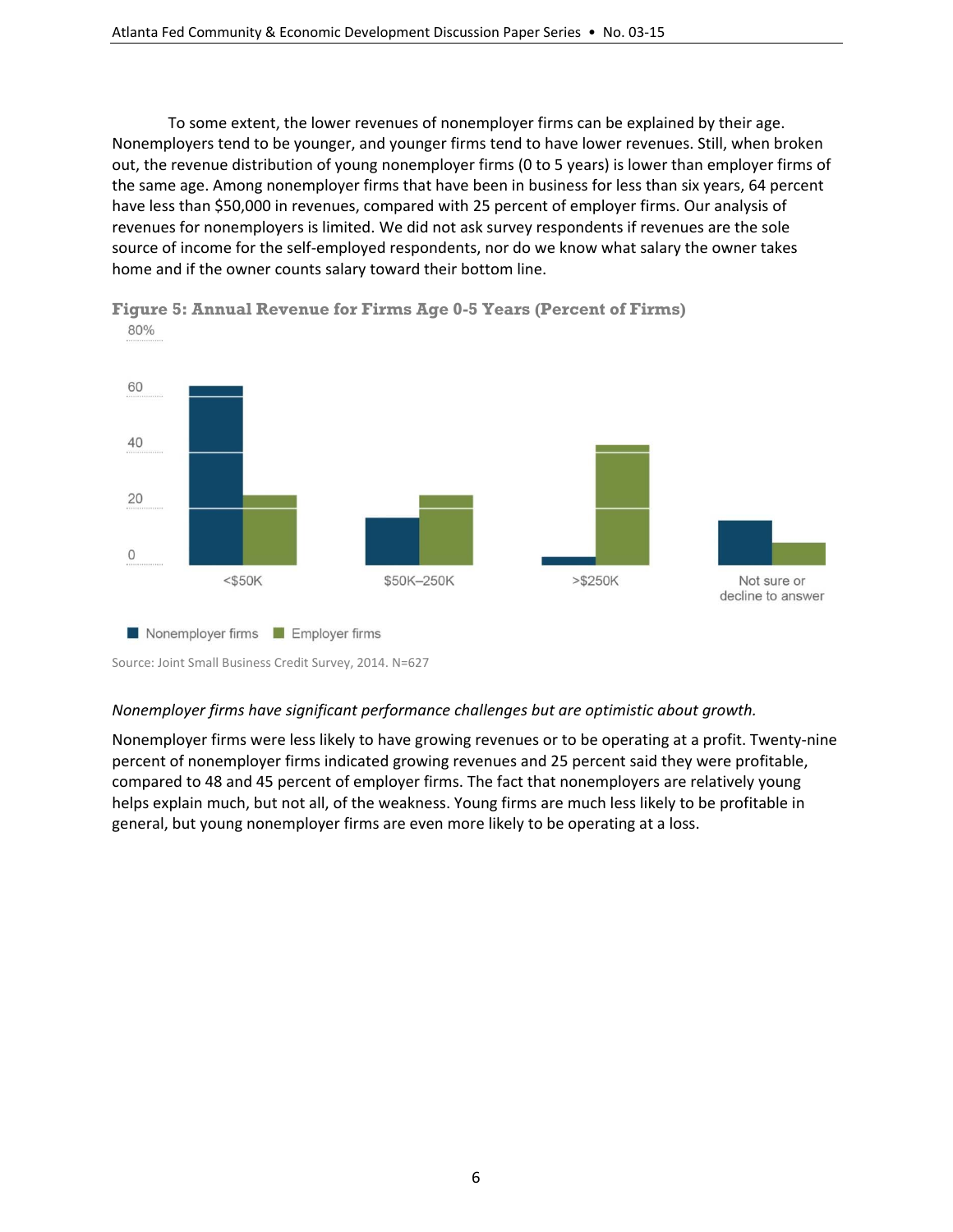

**Figure 6: Change in Revenue in Past 12 months (Percent of Firms)**  60%

Source: Joint Small Business Credit Survey, 2014. N=1,996

Despite weak performance, nonemployer firms are optimistic about future returns. While less than a third of nonemployer firms reported an increase in revenues over the past 12 months, nearly twice as many said they expect revenues to tick up over the next 12 months.

While many nonemployers anticipate revenue growth, most do not expect to hire. Eighteen percent of nonemployer firms said they plan to hire full-time employees over the coming 12 months, compared to 38 percent of employer firms. Even among firms that experienced increasing revenues, only a quarter of nonemployers expect to hire full‐time employees, about half the rate reported by employer firms.

| In the next 12 months,                    | <b>Firms with increasing revenues</b> |                |
|-------------------------------------------|---------------------------------------|----------------|
|                                           | Nonemployer firms                     | Employer firms |
| Expect a decrease in full-time employees  | 2%                                    | 4%             |
| Expect no change in full-time employees   | 73%                                   | 47%            |
| Expect an increase in full-time employees | 25%                                   | 49%            |
| Total                                     | 100%                                  | 100%           |

#### **Table 1. Hiring Expectations for Growing Firms**

 $\overline{a}$ 

For the self-employed, hiring employees is not necessarily the goal. A recent survey of Etsy sellers<sup>4</sup> explains that "the vast majority of Etsy sellers—91 percent—want to increase their sales in the future. But when asked about the size of their shops in five years, very few aspire to be "as big as possible." The majority of sellers—61 percent—want their future shops to be "a size I can manage myself."

While most nonemployer firms never expand, those that do hire and transition into employer firm status make up a nontrivial share of new employer firms. Davis et al. (2009) estimate that between

<sup>&</sup>lt;sup>4</sup> Etsy is an online marketplace where entrepreneurs sell goods through virtual shops. The Etsy Sellers Survey estimated that 83 percent of Etsy sellers operated without employees.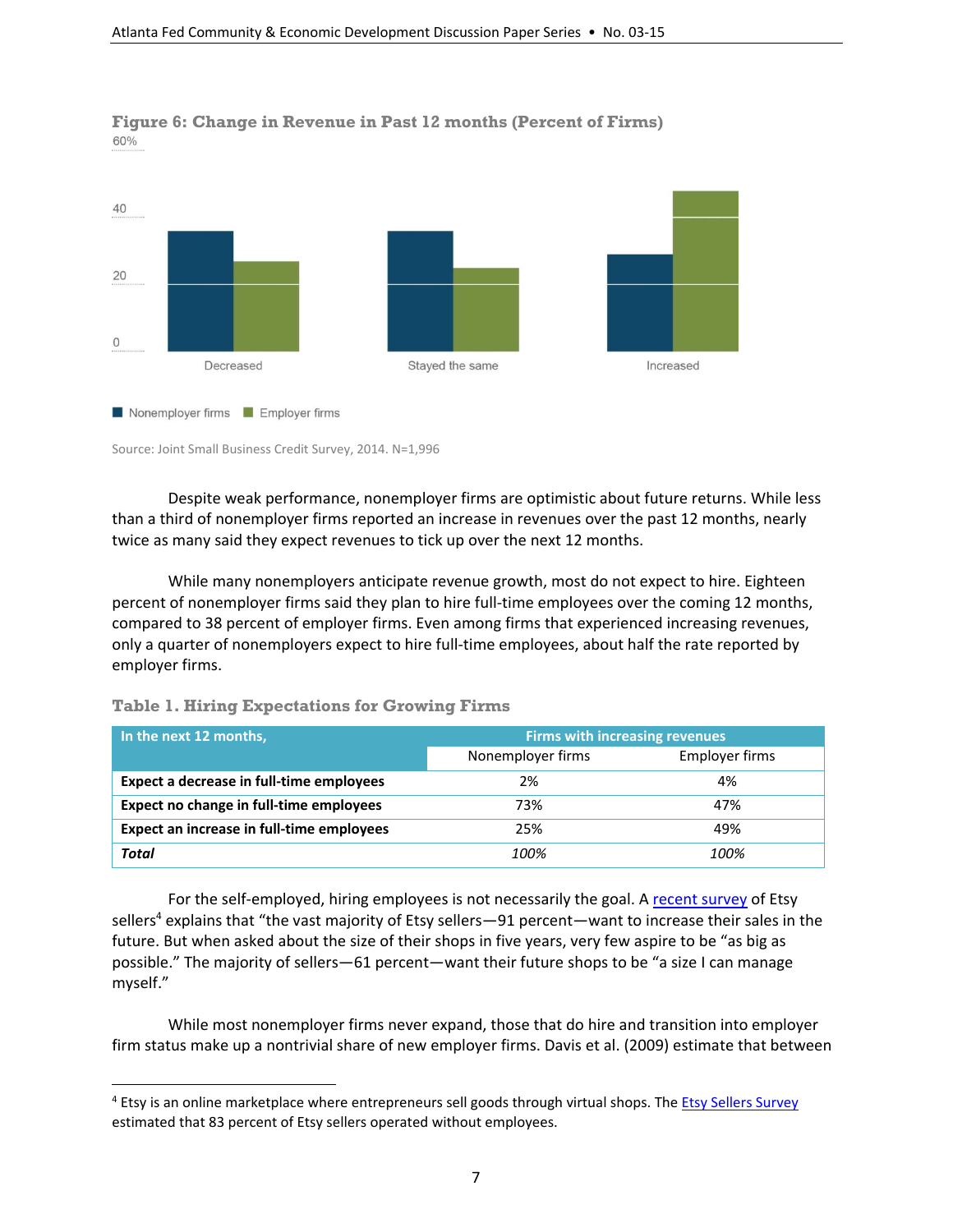1997 and 2000, 3 percent of nonemployers, or about 220,000 firms, "migrate" to employer firm status. They estimate that a quarter of all new employer firms start out as nonemployer firms. *Prior ownership experience.*

About a third of nonemployer firms indicated they had owned another business prior to this one, somewhat less than for employer firms. However, prior ownership experience does not necessarily translate to better business performance for nonemployers. About half of nonemployer firms, regardless of prior ownership experience, report operating at a loss. Older nonemployer firms with prior ownership experience performed somewhat better. One fifth of young nonemployer firms whose owner had previous experience owning a business were operating at a profit, compared to about a third of older nonemployer firms.



**Figure 7: Profitability for Nonemployer Firms by Age (Percent of Firms)** 

Source: Joint Small Business Credit Survey, 2014. N=1,996

#### *Nonemployer and employer firms face similar challenges.*

As did employer firms, nonemployers cited difficulty attracting customers, lack of credit availability, and uneven cash flow as their top challenges. Of the nonemployer firms that selected "lack of credit availability" as their top challenge, over half did not apply for credit in the first half of 2014, mainly because they did not think they would be approved. Old and young nonemployers alike reported being concerned about credit availability, but older firms were twice as likely to have cited uneven cash flow as a top concern. Younger nonemployers are more challenged by finding customers.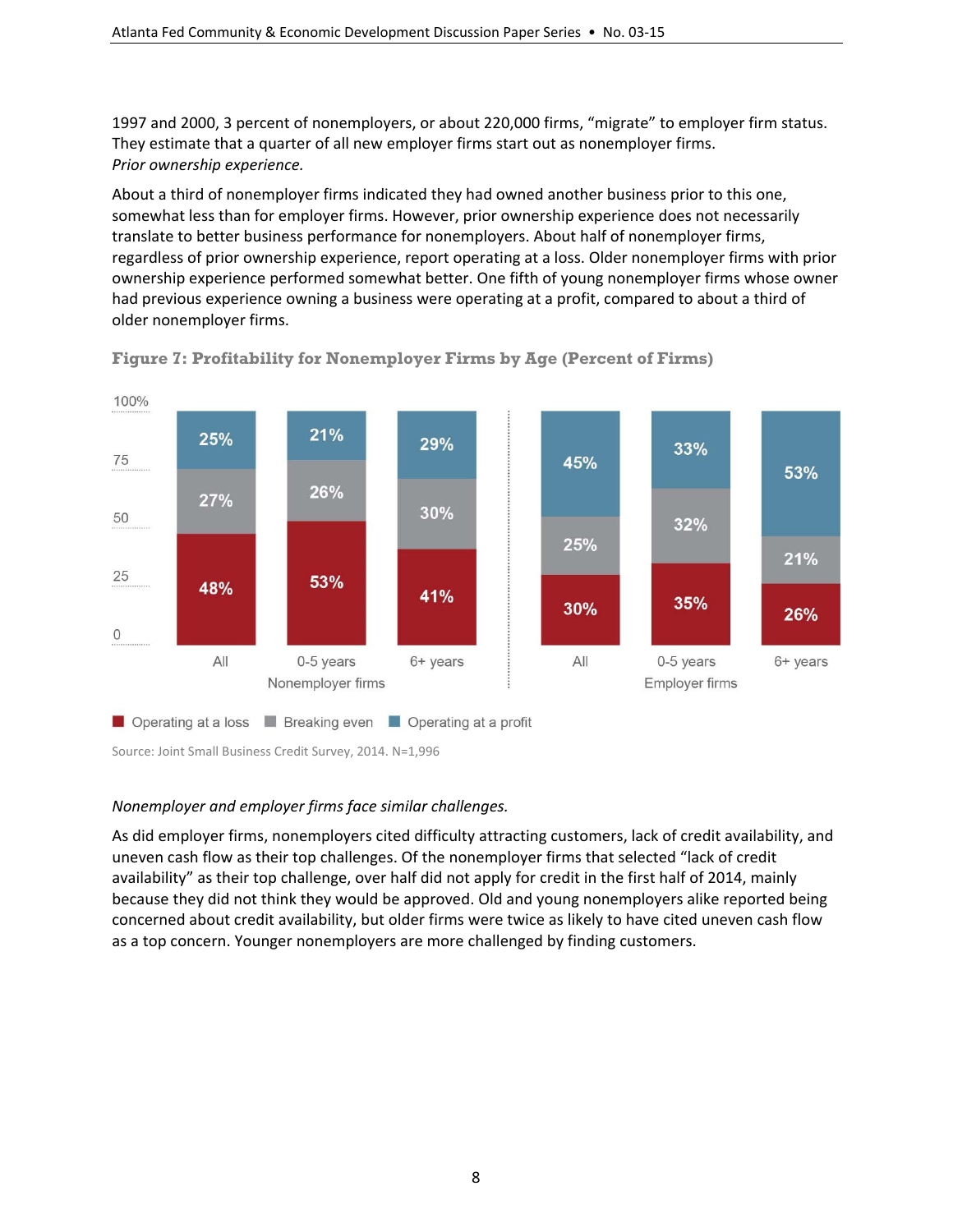#### **Table 2. Top Business Challenge**

| <b>Top Challenge</b>                   | <b>Nonemployer Firms</b> | <b>Employer Firms</b> |
|----------------------------------------|--------------------------|-----------------------|
| <b>Difficulty attracting customers</b> | 29%                      | 18%                   |
| Lack of credit availability            | 19%                      | 15%                   |
| Uneven cash flow                       | 17%                      | 20%                   |
| Increasing costs of running a business | 10%                      | 20%                   |
| Complying with government regulations  | 6%                       | 6%                    |
| Taxes                                  | 5%                       | 6%                    |
| <b>Managing business</b>               | 5%                       | 4%                    |

**Figure 8: Top Business Challenge for Young and Mature Nonemployer Firms (Percent of Firms)**



Source: Joint Small Business Credit Survey, 2014. N=1,923

## Credit Access for Nonemployer Firms

In this next section, we use the SBCS to shed light on nonemployer use of financing, funding sources, and demand for and access to credit.

#### *Personal sources are the top used source of funding according to the firms in the 2014 SBCS.*

Other surveys have also revealed the importance of owner funding. In the 2007 survey of business owners, 30 percent of respondents said they used personal/family savings or assets as a source of expansion capital. Personal assets are even more important for the start-up phase. In the Kauffman Firm Survey, 63 percent of participating firms that began operations in 2004 used owner equity. Unfortunately, with the Great Recession came declining home values, a collapse in equity markets, and cuts in credit card lines. These circumstances combined to reduce the ability of business owners to tap personal sources.

Using data from the SBCS, we find that nonemployer firms in particular rely heavily on such personal sources to fund their business. When asked how their business was funded during 2013, 40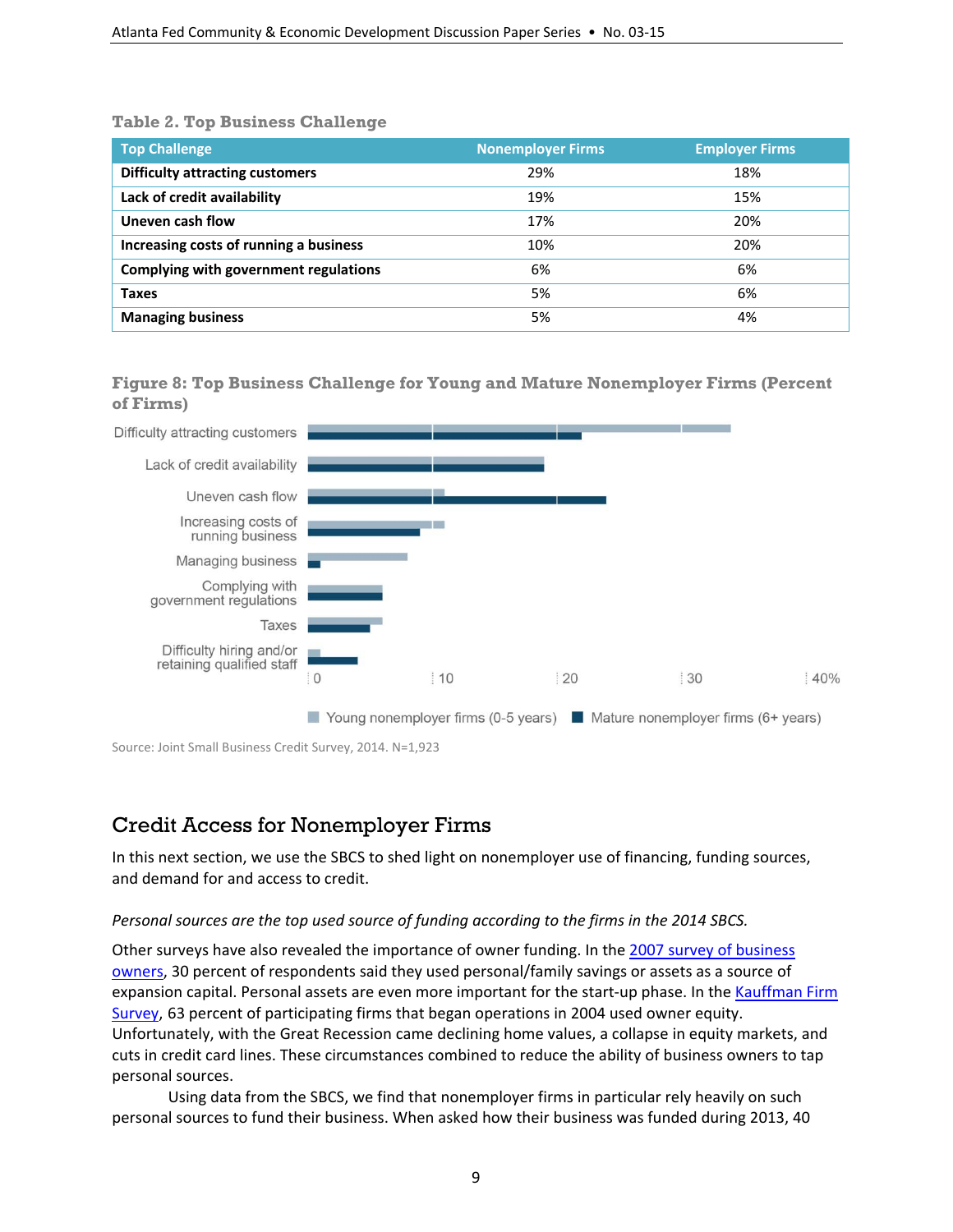percent of the nonemployers said they relied on personal savings as their primary funding source compared to less than 20 percent of employer firms. Nonemployers were also much less likely to use loans and lines of credit from banks and much more likely to use credit cards.



**Figure 9: Primary Funding Source (Percent of Firms)** 

Nonemployer firms Employer firms

\*Other includes equity investments, trade credit, commercial mortgages, leasing, and other. Source: Joint Small Business Credit Survey, 2014. N=1,933

#### *Credit demand is low for nonemployer firms.*

The relatively high reliance on personal savings suggests that some nonemployers have a lower demand for credit than do employer firms while others have difficulty obtaining outside funding. When asked if they applied for financing in the first half of 2014, 19 percent of nonemployers applied for financing compared to 35 percent of employer firms. Nonemployers also mostly needed microloans. Figure 11 below shows the distribution of the amount of financing sought for those that applied. About half of nonemployer applicants sought less than \$25,000 and a further 12 percent sought between \$25,000 and \$50,000. About one‐quarter sought more than \$100,000, compared to 42 percent of employer firms.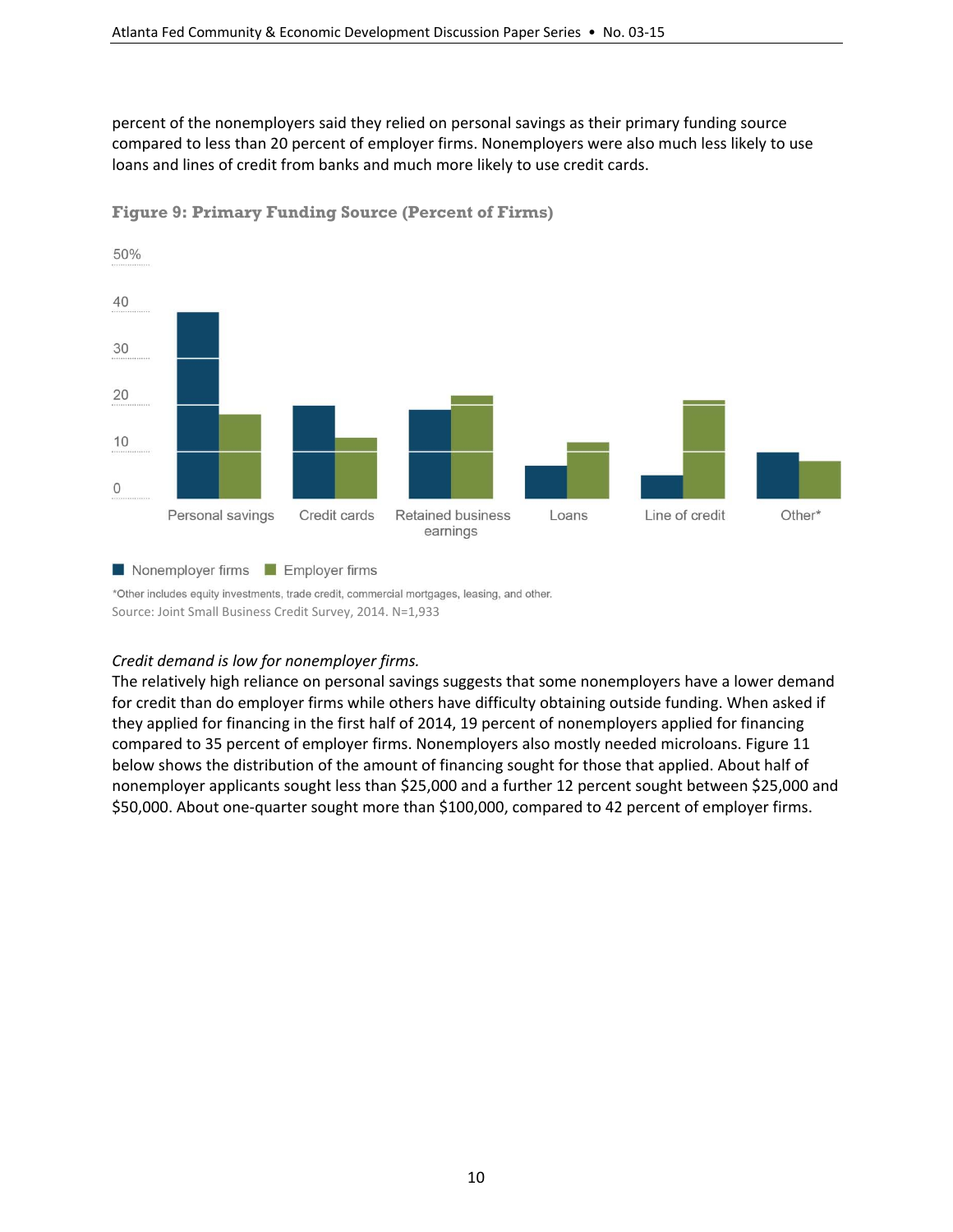

## **Figure 10: Amount of Financing Requested (Percent of Applicants)**

Source: Joint Small Business Credit Survey, 2014. N=587

This finding is not surprising given that requests for financing generally rise with revenues, and nonemployers have lower revenues than do employer firms. However, nonemployers have a lower demand for credit even when we compare firms within the same revenue size category. For example, of firms with between \$50,000 and \$250,000 in annual revenues, one‐fifth of nonemployer firms applied compared to one‐third of employer firms. Nonemployers also sought less. Roughly two‐thirds of nonemployer applicants requested less than \$50,000, compared to half of applying nonemployers.

Figure 11 below shows the reasons why firms were seeking credit. Like employer firms, nonemployers looking for financing reported doing so mostly to expand their business or fund their day‐ to‐day operations.



**Figure 11: Reason for applying for financing (Percent of Applicants)**  60%

Nonemployer firms **Employer firms** 

Source: Joint Small Business Credit Survey, 2014. N=588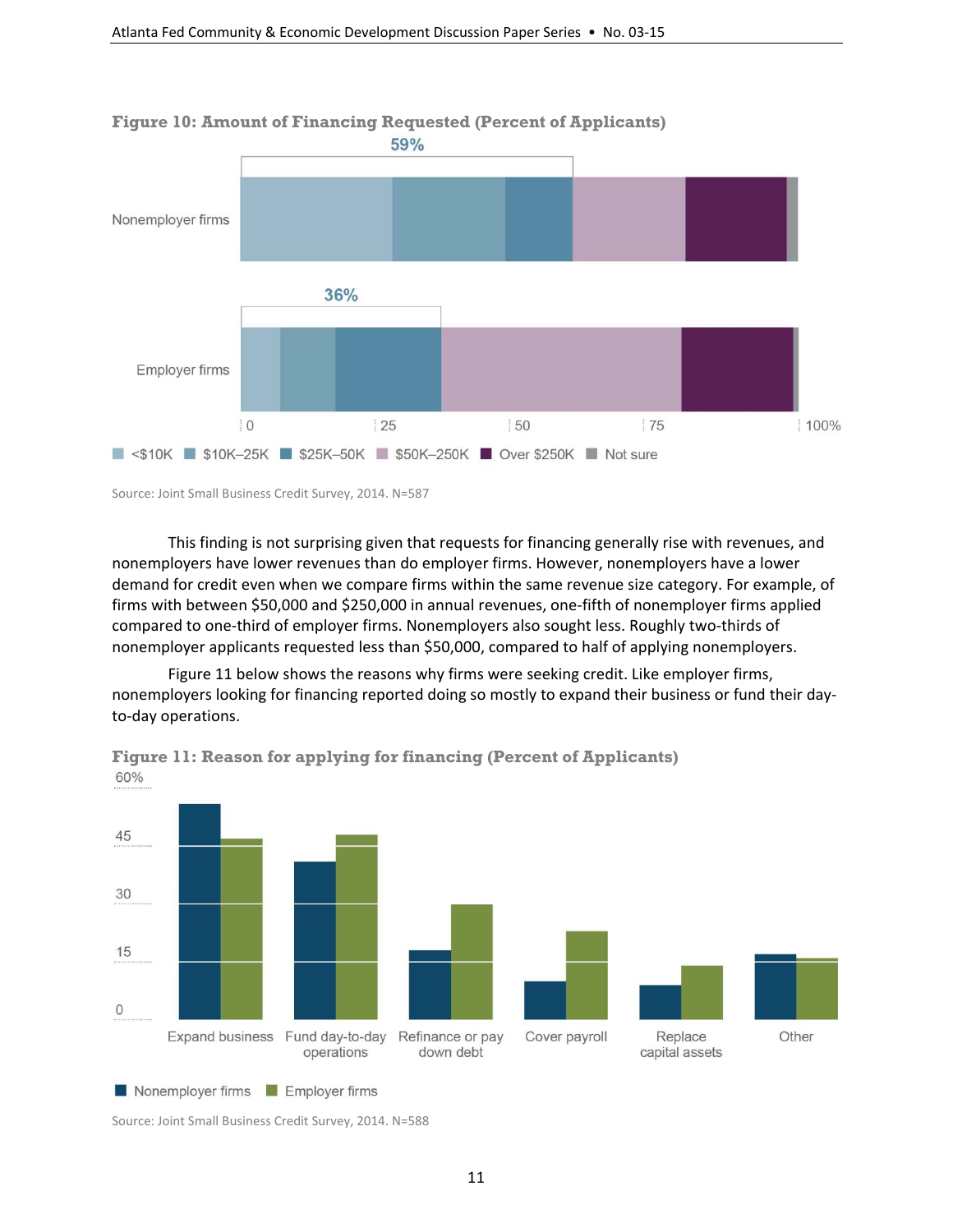Like their low rate of credit applications suggest, the self‐employed are also less likely to hold business debt. Only about one‐third of nonemployer firms held any debt as of the end of 2013. Of those with debt, one-third held less than \$10,000 and 27 percent held between \$10,000 and \$25,000. It's important to note that the SBCS does not ask specifically about outside debt. Therefore, respondents could have included as business debt a loan from an owner or family member, or debt secured by their home or other assets.

#### *Few nonemployers give "sufficient financing" as the reason for not applying.*

Nonemployers gave a variety of reasons for not applying, but it usually was not because they didn't need credit. When asked why they did not apply, only 13 percent said they had sufficient financing, compared to 27 percent of employer firms. The most cited reason for not borrowing was "did not want to accrue debt," suggesting that at least some of the lower application rate could reflect a preference on the part of the owner. It's clear that lack of credit options also plays a role in the decision to borrow. Twenty‐five percent of employer firms and 31 percent of nonemployer firms did not apply for financing in the first half of 2013 because they believed they would not be approved.





\*Other includes financing search/application process is too time consuming, credit cost was too high, and other. Source: Joint Small Business Credit Survey, 2014. N=1,285

The lack of debt among nonemployers appears related to the facts that most nonemployers have relatively small businesses and smaller firms tend to have less debt. Seventy percent of firms with less than \$50,000 in revenue had no debt compared with a third of firms that have more than \$250,000 in revenues. About half of nonemployers fall into the less than \$50,000 category. But the fact that nonemployers are smaller does not fully explain their lower debt holdings. Even within the same revenue category, nonemployers are less likely to hold debt. For example, 36 percent of employer firms in the \$50,000 to \$250,000 revenue category held no debt, compared to 55 percent of nonemployer firms in the same revenue category.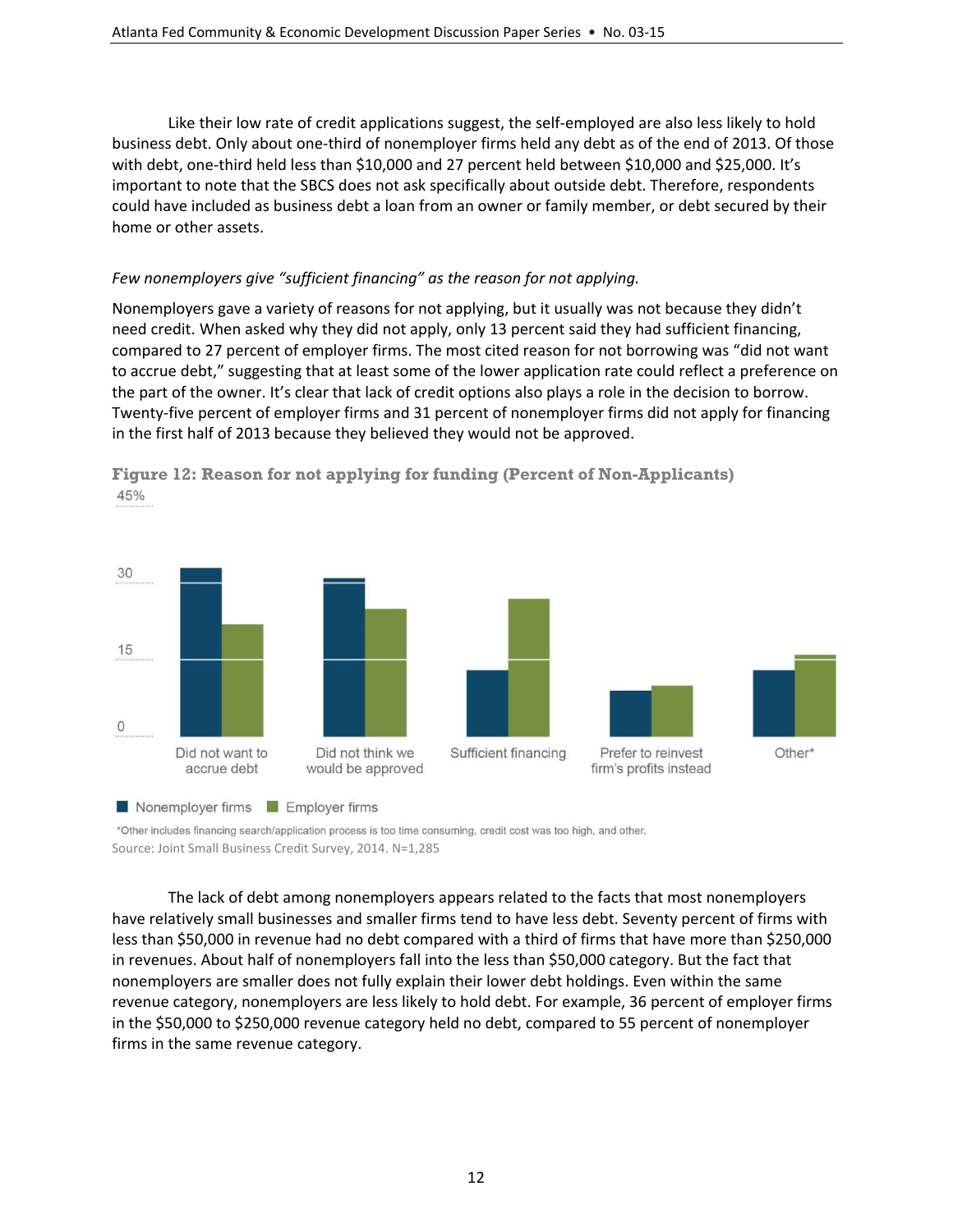

**Figure 13: Outstanding Business Debt by Firm Revenue Size (Percent of Firms)** 

Source: Joint Small Business Credit Survey, 2014. N=1,821

## **Figure 14: Firms with No Outstanding Business Debt by Employer Status (Percent of Firms with No Debt)**

80%



Source: Joint Small Business Credit Survey, 2014. N=794

#### *Nonemployers have difficulty obtaining financing.*

When nonemployers do seek outside financing, they face a tough market. The credit needs of the selfemployed are difficult to fulfill for several reasons. Half of nonemployer firms have been around fewer than five years, giving them little sales history. Without a solid revenue stream, it is difficult for creditors to assess risk. Ultimately, less than half of self-employed applicants are approved for any financing compared to 61 percent of employer applicants in the first half of 2014.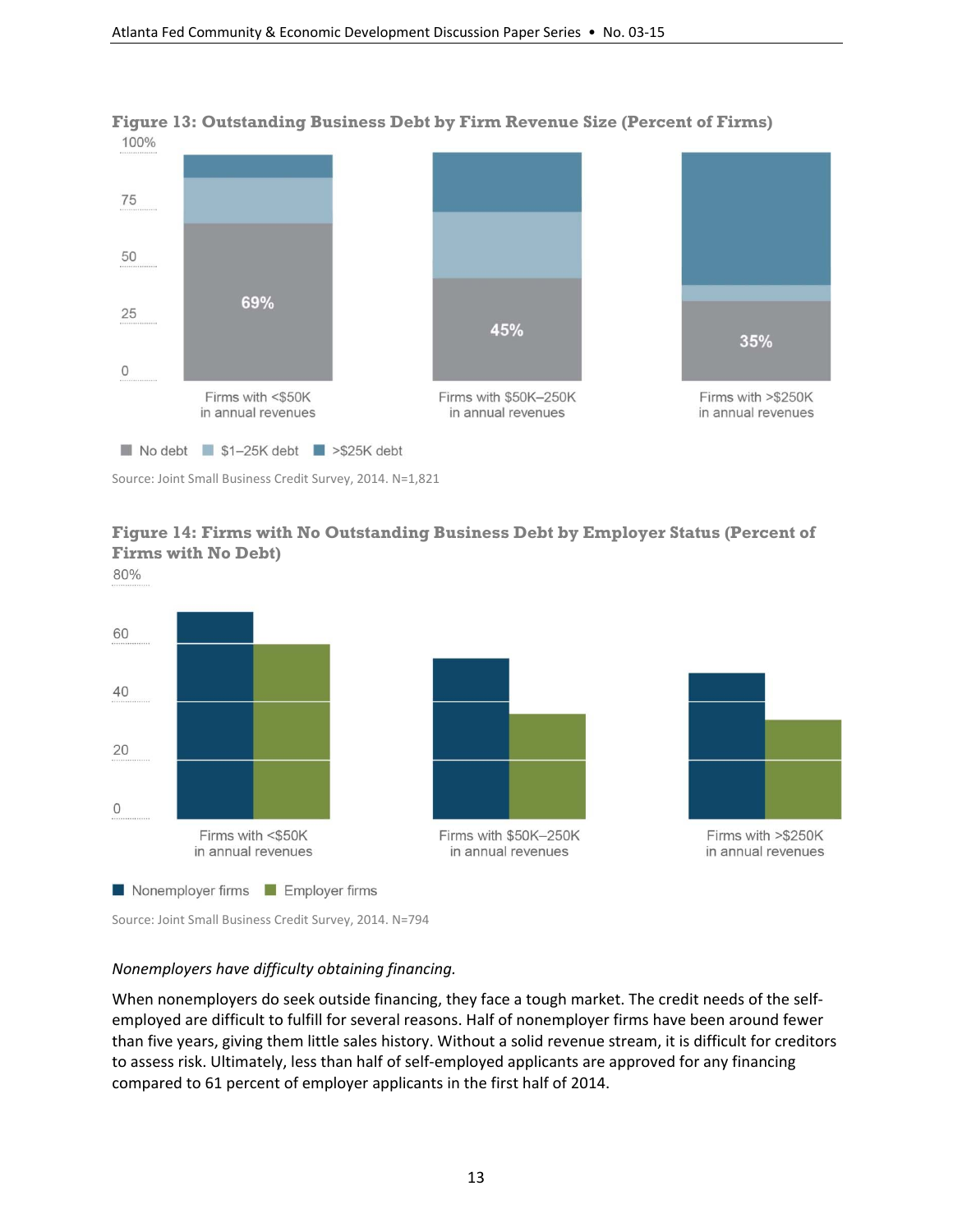

**Figure 15: Amount of Financing Received (Percent of Applicants)** 



The top-cited reason for not receiving the credit requested was "poor credit score." Nonemployers also were less likely to have been turning a profit—25 percent of nonemployers compared to 45 percent of employer firms were profitable in the first half of 2014. Given these factors, it is not surprising that a greater portion of nonemployer applicants were denied credit compared to firms with employees.

**Figure 16: Reasons for Getting Less Credit Than Requested (Percent of Applicants Receiving Less Than Full Amount)** 



Nonemployer firms **N** Employer firms

Source: Joint Small Business Credit Survey, 2014. N=322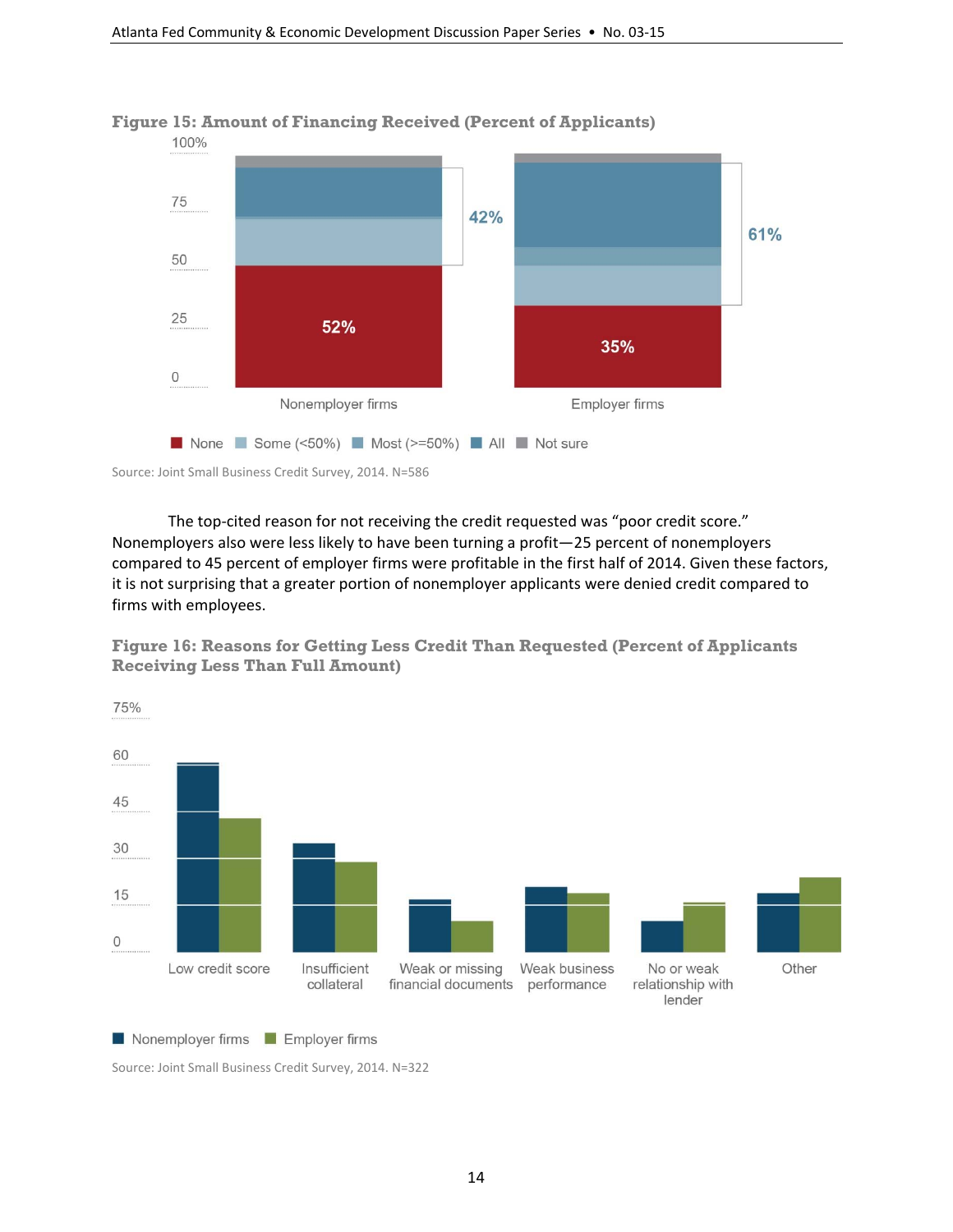#### *Online lending is a prominent financing source for nonemployer firms.*

When traditional options for funding pulled back and personal finances withered during the recession, the market stepped forward to provide alternatives. New online financing products have sprung up in recent years to fill these gaps in the credit market (Mills and McCarthy 2014). Many online lenders streamline the credit application process by allowing firms to directly submit accounting records to the website and then match lenders to borrowers, allowing for a faster way to broadly search for a variety of credit products.<sup>5</sup> Borrowers must be wary, though, as some online alternative lenders can have hidden or confusing terms and very high interest rates. Alternative lenders are understandably attractive. They offer a large diversity of products, some of which require less information than a bank would require in a traditional underwriting process. This results in more credit approvals and a quicker turnaround time. They can also provide a more flexible way of repaying, allowing seasonal firms or those with unpredictable revenue streams to make payments as they receive revenue instead of fixed monthly payments.<sup>6</sup> Nontraditional financing also opens the door for greater participation. There are many websites that allow individuals to provide financing directly to businesses. The direct lending market ranges from food carts in developing countries, to bakeries down the street, to pools of hand‐picked "growth" businesses.7 Despite the growth in online lending, it remains a relatively small portion of total lending (Mills and McCarthy 2014).

The tradeoffs of online lending are reflected in the SBCS. When asked why they applied at their chosen lender, firms who had gone to a bank mostly indicated that an existing relationship was the primary motivating factor. Those applying online, however, were more likely to report needing a fast credit decision or because it was the only lender that would fund them. Interestingly, 19 percent of firms applying online said they were doing so to get the best price, compared to 9 percent of firms applying at a bank. It's unclear if borrowers are actually getting a better price online. It is conceivable that applicants think it's a good price due to misleading credit terms.



**Figure 17: Reasons for Applying to Banks versus Online Lenders (Percent of Applicants)** 

 $\overline{a}$ 

Source: Joint Small Business Credit Survey, 2014. N=526

**Bank Conline lender** 

<sup>5</sup> For example: Biz2Credit, Lending Tree, CanCapital, Kabbage.

<sup>6</sup> For example: Merchant Cash Advances and PayPal Working Capital.

<sup>7</sup> For example: Kiva, SmallKnot, Angellist, Kickstarter, Indiegogo.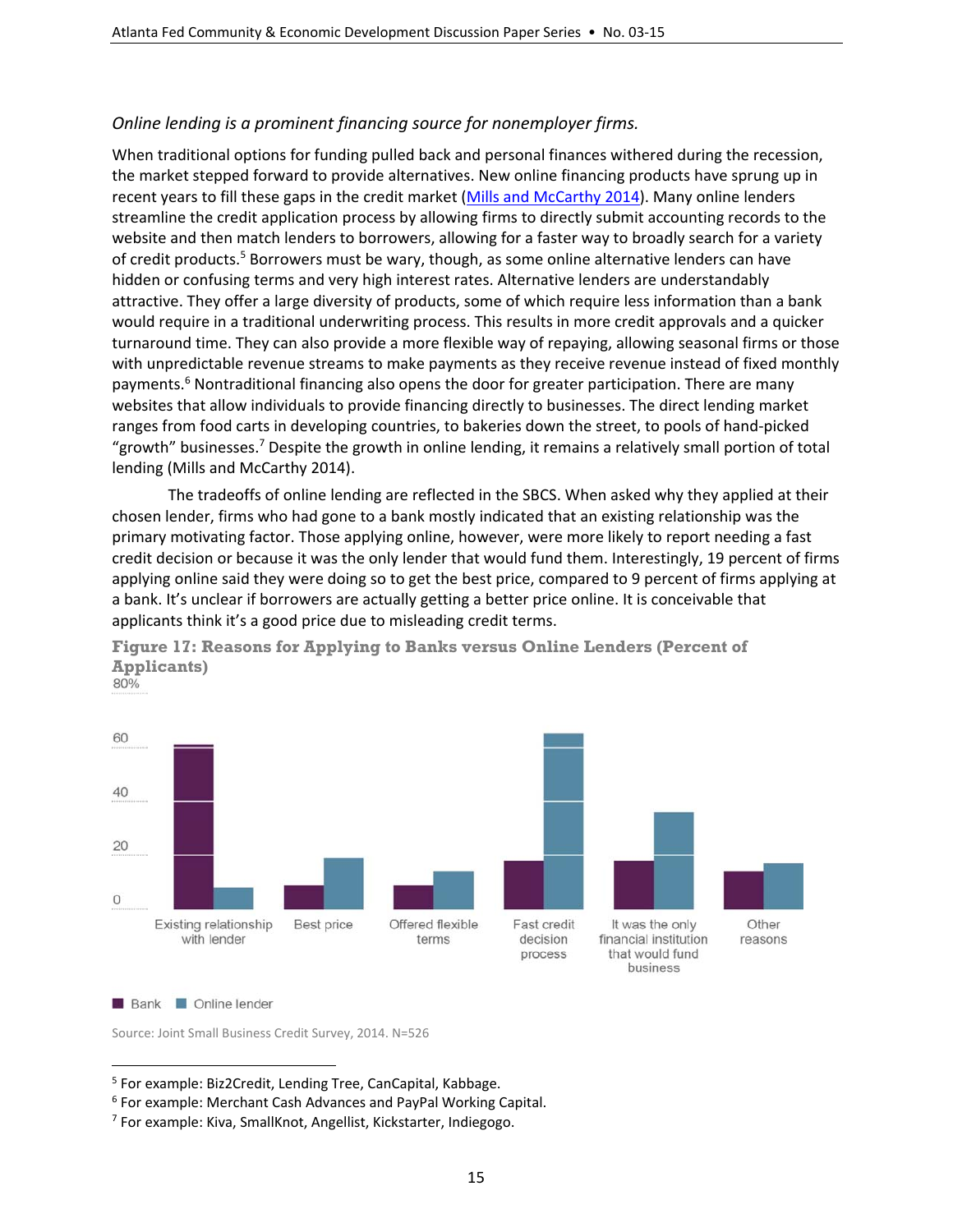The ability to tap alternative sources of funding is especially important for the self-employed, who have a more difficult time finding financing. Access to online sources present them with more options. Nonemployer applicants were nearly twice as likely to apply online for loans and lines of credit as employer firms in the first half of 2014. While this could be a positive sign that alternatives are developing to meet the needs of nonemployers, there is a potential downside. Early evidence from focus groups<sup>8</sup> suggests that online lending terms may not be well understood by borrowers, putting them at risk for unknowingly taking on expensive credit (Lipman and Wiersch forthcoming). Many nonemployers also applied more often to "other" sources, which include credit unions and community development financial institutions.



**Figure 18: Application Rate by Source (Percent of Applicants**\*)

\*For loans, lines of credit, debt consolidation loans or refinancing, and commercial mortgages only. Source: Joint Small Business Credit Survey, 2014. N=528

 $\overline{a}$ 

Loans and lines of credit are the most sought‐after product type for nonemployers and employer firms alike. For employer firms, these are by far the most commonly applied for products. However, nonemployers tend to cast a broader net. In particular, they apply for credit cards more frequently, which is likely related to their need for relatively small amounts of credit. In the first half of 2014, 40 percent of nonemployer firms applied for credit cards compared to 26 percent of employer firms. Nonemployers were also more likely to cite applying to "other" types of products, which include home equity lines of credit, private grants, factoring, and construction loans.

<sup>8</sup> According to focus group research done by the Federal Reserve Board of Governors and Federal Reserve Bank of Cleveland, small business owners generally perceive online loans as being more expensive than traditional bank loans. However, potential borrowers in the focus group could identify the advertised interest rate of an online loan but had considerable difficulty understanding how product terms and fees can affect the effective interest rate. They were unsure about whether there is any advantage to paying back the loan early or what the cost would be if they could not pay the loan back on time.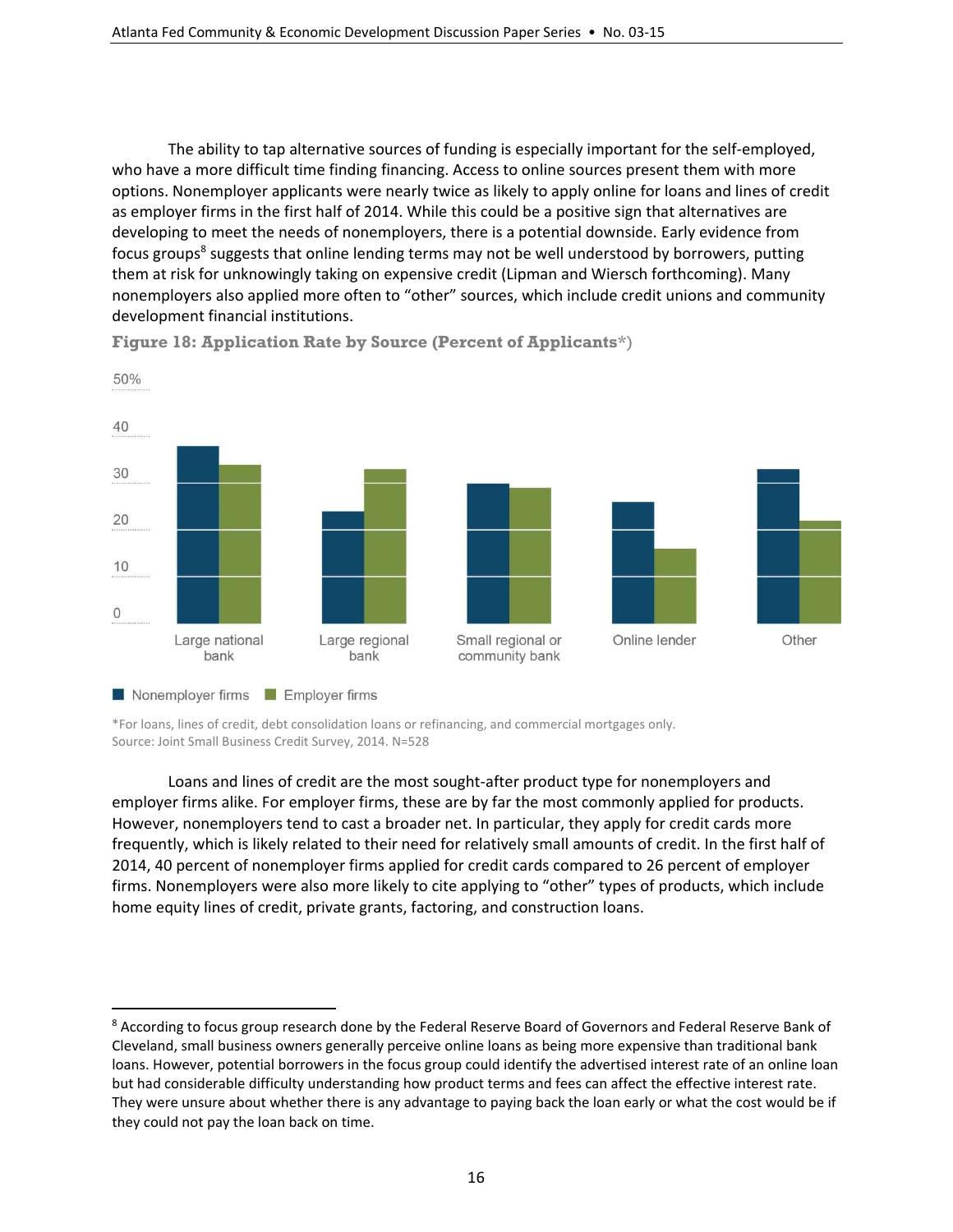

#### **Figure 19: Product Application Rates (Percent of Applicants)**

Source: Joint Small Business Credit Survey, 2014. N=584

## **Methodology**

## **Overview**

The Small Business Credit Survey (SBCS) is a convenience survey of establishments conducted by the Federal Reserve Banks of Atlanta, Cleveland, New York, and Philadelphia. The SBCS captures the perspectives of businesses with fewer than 500 employees in Alabama, Connecticut, Florida, Georgia, Louisiana, New Jersey, New York, Ohio, Pennsylvania, and Tennessee. The SBCS reports information about business performance, financing needs and choices, and borrowing experiences.

The survey ran from September 9, 2014, to November 7, 2014. In total, there were 2,016 responses, though the number of responses to each individual question varied. The time frame of the questions also varied, depending on the question asked. Most questions referred to either 2013 or the first half of 2014. The full questionnaire is available here.

## Survey Design

 $\overline{a}$ 

The SBCS questionnaire is an online survey distributed by more than 80 partner organizations throughout the 10 states of coverage.<sup>9</sup> Partner organizations include civic and nonprofit partners, primarily chambers of commerce, industry associations, technical assistance centers, and development corporations and authorities. In addition to outside organizations that disseminate the survey on our behalf, the survey is also sent to willing business contacts that are members of the regional economic information network (REIN) of the Federal Reserve Bank of Atlanta.

The sampling frame consists of businesses on the distribution lists of the partner organizations and members of REIN. Partners contact businesses on their distribution lists, asking them to participate in an online survey. Each partner is assigned a unique hyperlink to track response rates. Partner

<sup>9</sup> We target partners in respective districts of the Federal Reserve Banks of Atlanta, Cleveland, New York, and Philadelphia. The resulting responses are from Alabama, Connecticut, Florida, Georgia, Louisiana, New Jersey, New York, Ohio, Pennsylvania, and Tennessee.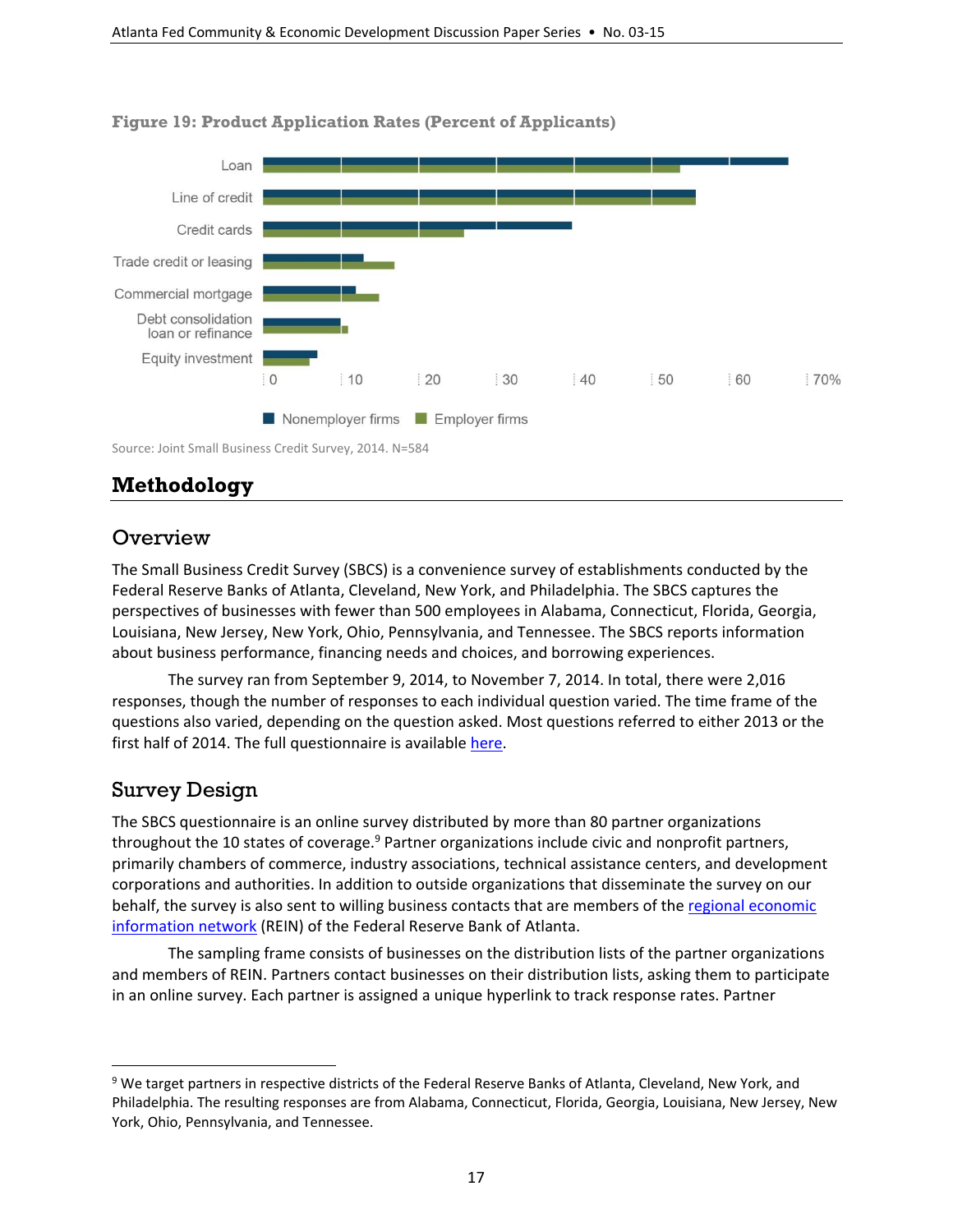distribution lists are either administrative or membership-based.<sup>10</sup> In most cases, partners make their distribution list or number of businesses on the distribution list available to us.

## Survey Weighting

The SBCS is not a random sample. In this paper, results are weighted to reflect the full population of employer firms and nonemployer firms, respectively, in our coverage area. We weight employer firms and nonemployer firms separately because the attributes of the populations differ greatly. We develop differing weighting schemes due to data availability. Employer firms are weighted to reflect the industry, employee size, and age composition of the population of employer firms in our coverage area.<sup>11</sup> Less data are available for nonemployer firms and so we weight for industry composition only.

## Nonemployer Firms in the SBCS

We ask respondents if their businesses have any paid employees other than the owners. Respondents who indicate they have no paid employees are considered self-employed, and their responses are recorded as nonemployer firms. We do not ask respondents about the legal status of their businesses or if they currently own additional businesses.

## **Conclusion**

 $\overline{a}$ 

Using data from the 2014 Small Business Credit Survey, we explored differences between nonemployer and employer firms. To our knowledge, no other single data set is as recent or contains this level of detail on credit applications, debt, and firm characteristics.

In summary, we find that:

Nonemployer firms in the SBCS are optimistic about their future, but in practice most are operating at a loss and have declining revenues.

- 48 percent of nonemployer firms operated at a loss during the first half of 2014 (30 percent of employer firms).
- 29 percent of nonemployer firms experienced increased revenues over the past 12 months (48 percent of employer firms).
- 62 percent of nonemployer firms expected revenues to increase over the next 12 months (65 percent of employer firms).

Even among revenue‐growing nonemployer firms, most do not plan to add employees in the next year.

- 18 percent of all nonemployer firms plan to hire full-time employees over the next 12 months (38 percent of employer firms).
- 25 percent of nonemployer firms that experienced growing revenues over the past 12 months plan to hire full-time employees (49 percent of employer firms).

 $10$  For example, all businesses in New York City are required to register with the city's Department of Consumer Affairs, whereas Chamber of Commerce membership is voluntary. We also use publically available lists of firms to distribute the survey, such as New York State's Minority‐ and Women‐Owned Businesses Directory.

<sup>&</sup>lt;sup>11</sup> Age data are from the U.S. Census Bureau Business Dynamics Statistics, 2012. All other data are from the U.S. Census Bureau Survey of Business Owners, 2007.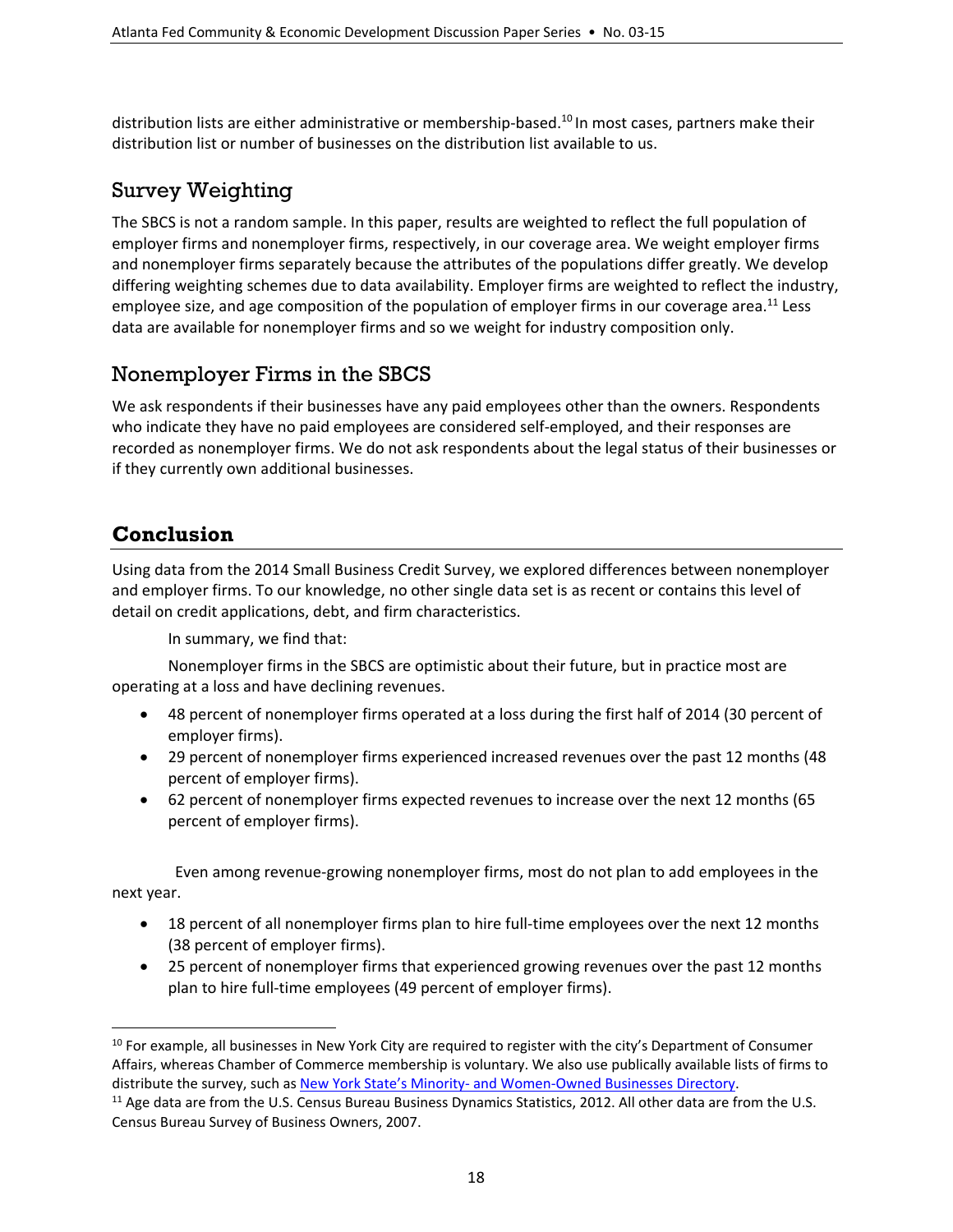Personal sources of funding and credit cards are the main source of financing for nonemployer firms. Compared to employer firms, nonemployer firms are much less likely to hold debt.

- 40 percent of nonemployer firms used personal savings as their primary funding source, followed by credit cards (20 percent).
- 34 percent of nonemployer firms had outstanding debt (62 percent of employer firms).
- 47 percent of nonemployer firms with revenues >\$50,000 had no debt (66 percent of employer firms).

There is less demand for financing among nonemployers. Not thinking they would be approved and not wanting to take on debt were the top reasons for not applying.

- 19 percent of nonemployer firms applied for credit (35 percent of employer firms).
- 37 percent of nonemployer firms were discouraged (did not think they would be approved) and another 33 percent indicated they did not want to accrue debt.

Nonemployer credit applicants had a more difficult time getting approved. This difficulty stems at least in part from being less creditworthy (young, less profitable, and having poor credit scores).

- 42 percent of nonemployer applicants got at least some of the credit they applied for (61 percent of employer firms).
- 61 percent of nonemployer applicants cited having a low credit score as the reason for not being approved for all of the credit they applied for (43 percent of employer applicants).

Many nonemployer credit applicants turn to online lenders. Loans and lines of credit are popular credit products, and nonemployers were more likely to apply for credit cards than were employer firms.

- 26 percent of nonemployer applicants applied to an online lender (16 percent of employer applicants).
- 40 percent of nonemployer applicants applied for credit cards (26 percent of employer applicants).

The most important caveat to our analysis is that the SBCS was designed with employer firms in mind. For instance, we do not ask if the owners of nonemployer firms had other income streams or wage employment. We also do not ask for their legal status (incorporated versus unincorporated) or how their personal finances are related to their business finances. In future editions of the SBCS, we hope to incorporate questions specific to nonemployer firms. Because nonemployer and employer firms are such different populations and have very different credit needs, it is important to unpack their respective performance and credit experiences.

We have only touched the surface of the financing and credit experiences of nonemployer firms. There are many areas for future research, including getting a better understanding of personal credit histories and motivation for being self‐employed. In future iterations of the SBCS, we will continue to unpack the diversity of small businesses.

The main purpose of the SBCS is to give policymakers, business industry associations, chambers of commerce, local governments, and other community stakeholders timely and relevant information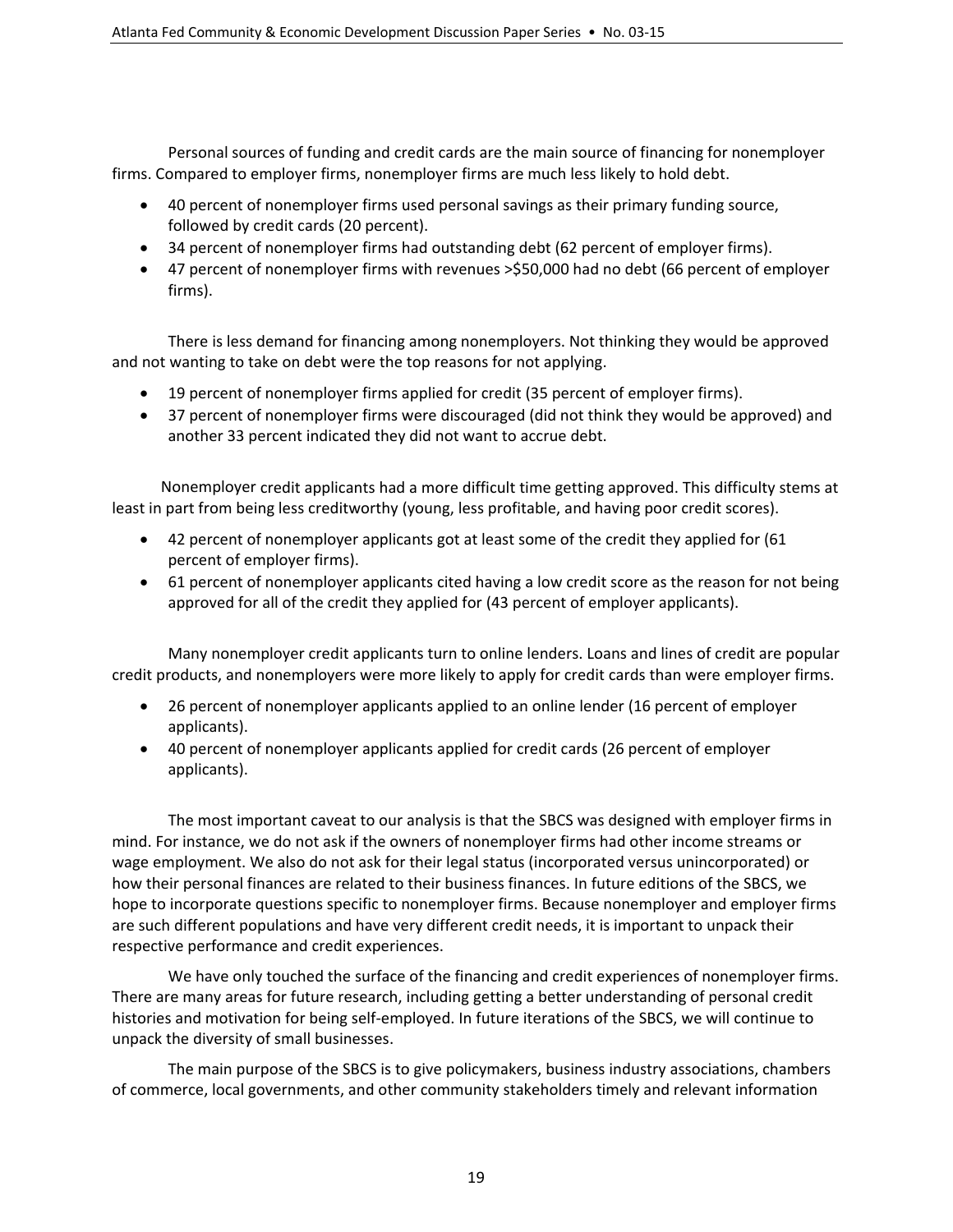about the small businesses they serve. By better understanding the needs and challenges of small businesses, we can better support programming for nonemployer and employer firms alike.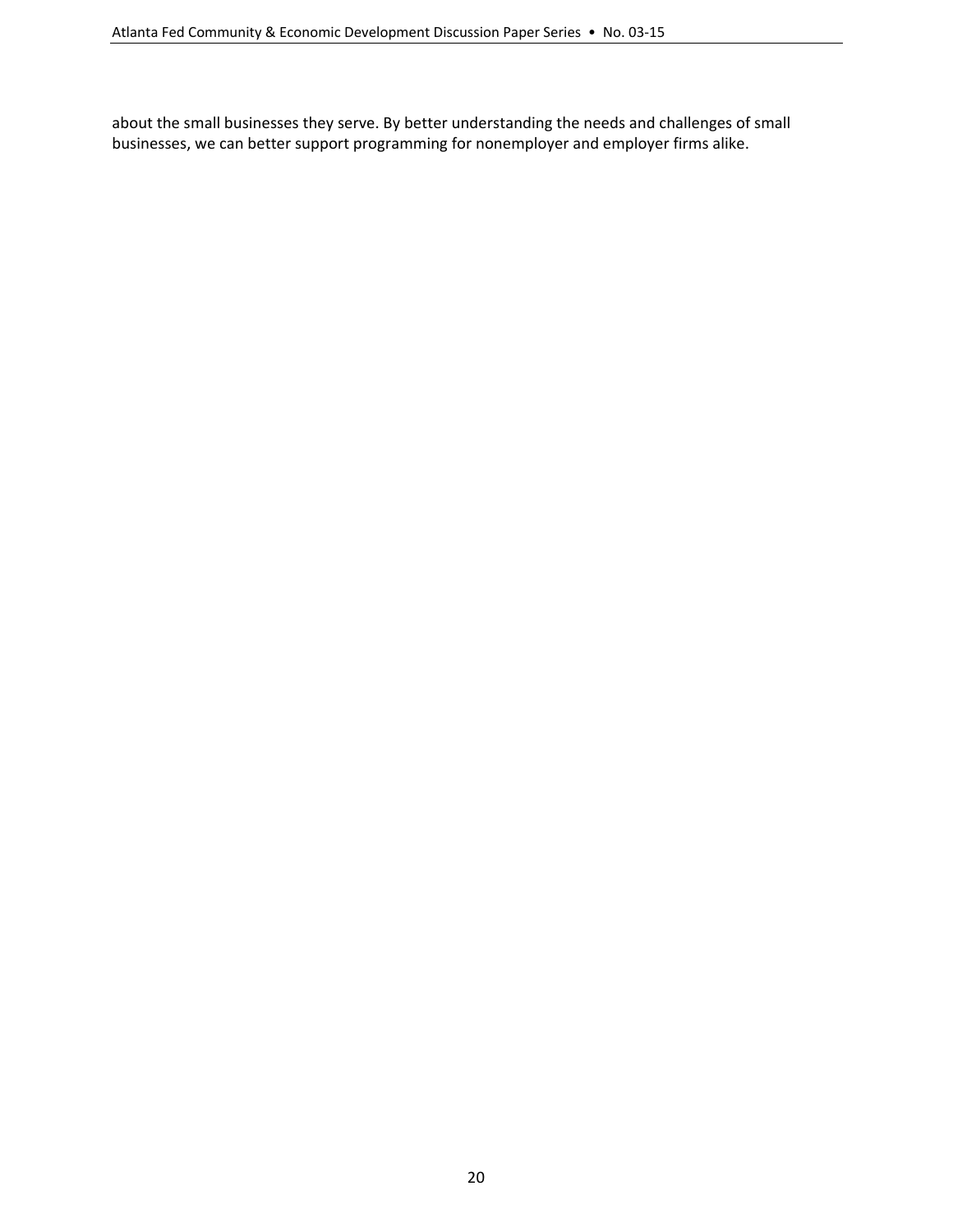#### **References**

- Abe, Y., H. Betesh, A.R. Datta (2010). "A Longitudinal Analysis of Early Self‐Employment in the NLSYs." U.S. Small Business Administration, Office of Advocacy.
- Acs, G. and W. Carrington (2012 March 12). "What Is the Role of Small Firms in the Labor Market, and How Are Small Firms Affected by Federal Policy?" Retrieved from http://www.cbo.gov/publication/43052.
- Acs, Z., B. Headd, and H. Agwara (2009). "Nonemployer Start‐up Puzzle." Working Paper SBAHQ‐08‐M‐ 0195. U.S. Small Business Administration, Office of Advocacy.
- Cole, R. and T. Sokolyk (2013). "How Do Start‐Up Firms Finance Their Assets? Evidence from the Kauffman Firm Surveys."
- Cortese, A. (2014 March 5). "Can't Get a Bank Loan? The Alternative Are Expanding." *New York Times*. Retrieved from http://www.nytimes.com/2014/03/06/business/smallbusiness/cant‐get‐a‐bank‐ loan‐the‐alternatives‐are‐expanding.html.
- Davis, S., J. Haltiwanger, R. Jarmin, C.J. Krizan, J. Miranda, A. Nucci, and K. Sandusky (2009). "Measuring the Dynamics of Young and Small Businesses: Integrating the Employer and Nonemployer Universes." *Producer Dynamics: New Evidence from Micro Data*, pp 329–66.
- Decker, R., J. Haltiwanger, R. Jarmin, and J. Miranda (2014). "The Role of Entrepreneurship in US Job Creation and Economic Dynamism." *Journal of Economic Perspectives*, 28(3):3–24.
- Dunn, T. and D. Holtz‐Eakin (1996). "Financial Capital, Human Capital, and the Transition to Self‐ Employment: Evidence from Intergenerational Links." NBER Working Paper 5622.
- Fairlie, R. (2014). "Kauffman Index of Entrepreneurial Activity." Ewing Marion Kauffman Foundation.
- Fairlie, R. and A. Robb (2008). "Race and Entrepreneurial Success." MIT Press.
- Federal Deposit Insurance Corporation (2014). Quarterly Banking Profile. Retrieved from https://www2.fdic.gov/qbp/.
- Federal Reserve Bank of Atlanta (2014). Small Business Trends. Retrieved from https://www.frbatlanta.org/research/small‐business/trends.aspx.
- Headd, B. (2014). "Young Businesses Are Small, But Small Businesses Are Not Necessarily Young." U.S. Small Business Administration, Office of Advocacy.
- Laderman, E. (2012). "Small Business Loans and Small Bank Health." Federal Reserve Bank of *San Francisco Economic Letter* 2012‐26.
- Laderman, E. and S. Leduc (2014). "Slow Business Start‐ups and the Job Recovery." Federal Reserve Bank of *San Francisco Economic Letter* 2014‐20.
- Lending Club (2015). "Lending Club Statistics." Retrieved from: https://www.lendingclub.com/info/statistics.action.
- Lipman, B. and A.M. Wiersch (forthcoming). "Alternative Lending through the Eyes of 'Mom and Pop' Small Businesses Owners: Findings from online focus groups." Federal Reserve Bank of Cleveland *Special Report.*
- Lofstrom, M., T. Bates (2011). "African Americans' pursuit of self‐employment." *Small Business*

*Economics*. January 2013, Volume 40, Issue 1, pp. 73–86.